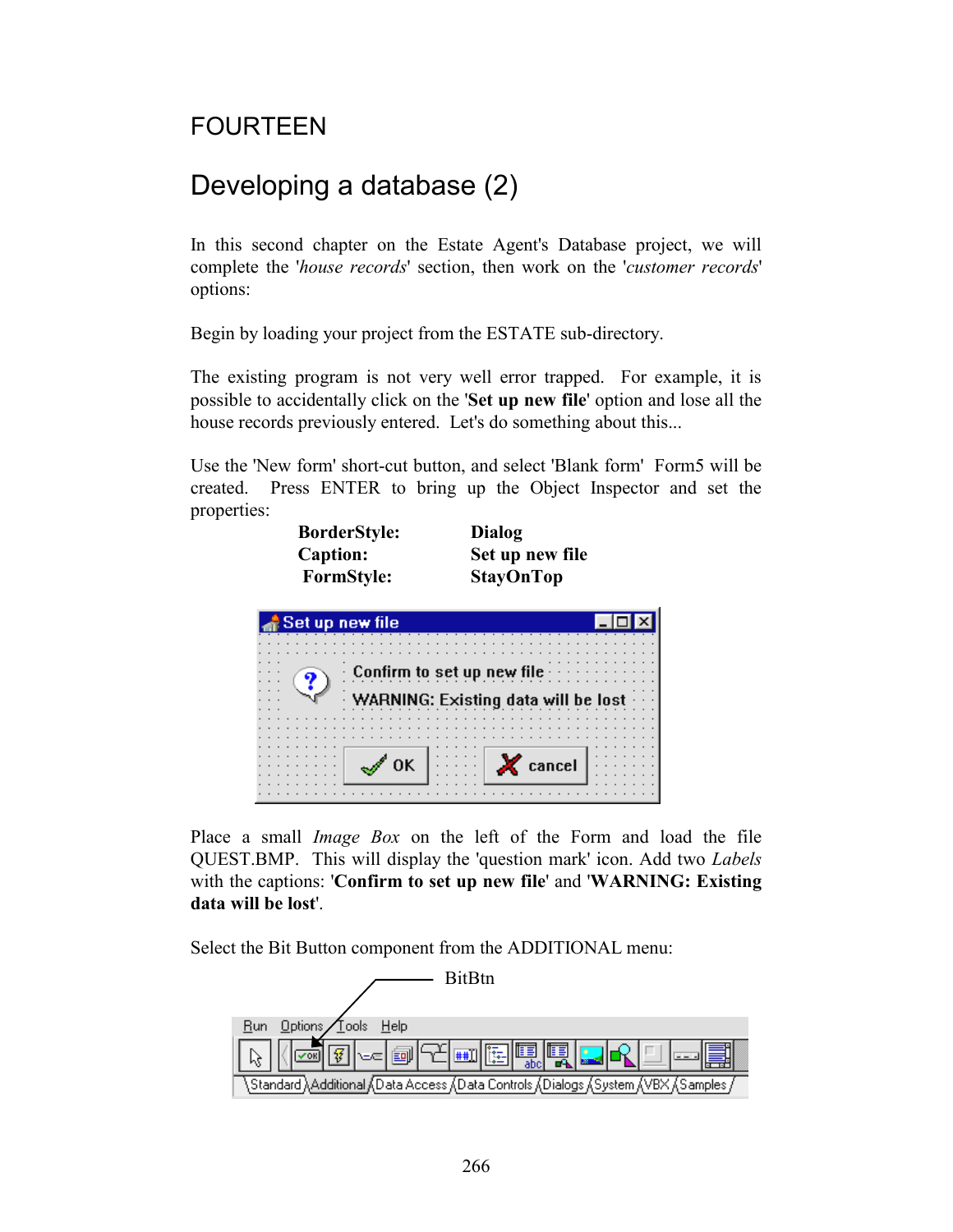**Bit Buttons** differ from the standard *Button* component by allowing bitmaps to be displayed - in this case the *tick* and *cross* icons.

Place two *Bit Buttons* on the Form. Select the left button and press ENTER to bring up the Object Inspector. Set the **Caption** to '**OK**'. Double-click the right hand column for the **Glyph** property, then load the file YES.BMP.

Give the right hand *Bit Button* the caption '**cancel**', and load the graphics file NO.BMP.

Double-click the '**cancel**' button and add a line to the event handler to close the window:

```
procedure TForm5.BitBtn2Click(Sender: TObject);
begin
   form5.visible:=false;
end;
```
Double-click the '**OK**' button and add lines to create the new file on disc:

```
procedure TForm5.BitBtn1Click(Sender: TObject);
begin
  with form1 do
   begin
     assignfile(housefile,'houses.dat');
     rewrite(housefile);
     closefile(housefile);
   end;
   form5.visible:=false;
end;
```
This requires variables belonging to Form1, so add a **'uses**' instruction under the **implementation** heading:

```
 implementation
{$R *.DFM}
uses
   unit1;
```
It is now necessary to link Form5 into the program so that it can be opened from the Main Menu.

Go to the *Unit1* program and add **Unit5** to the '**uses**' list:

```
uses
   SysUtils,.... Menus, Unit2, Unit3, Unit5;
```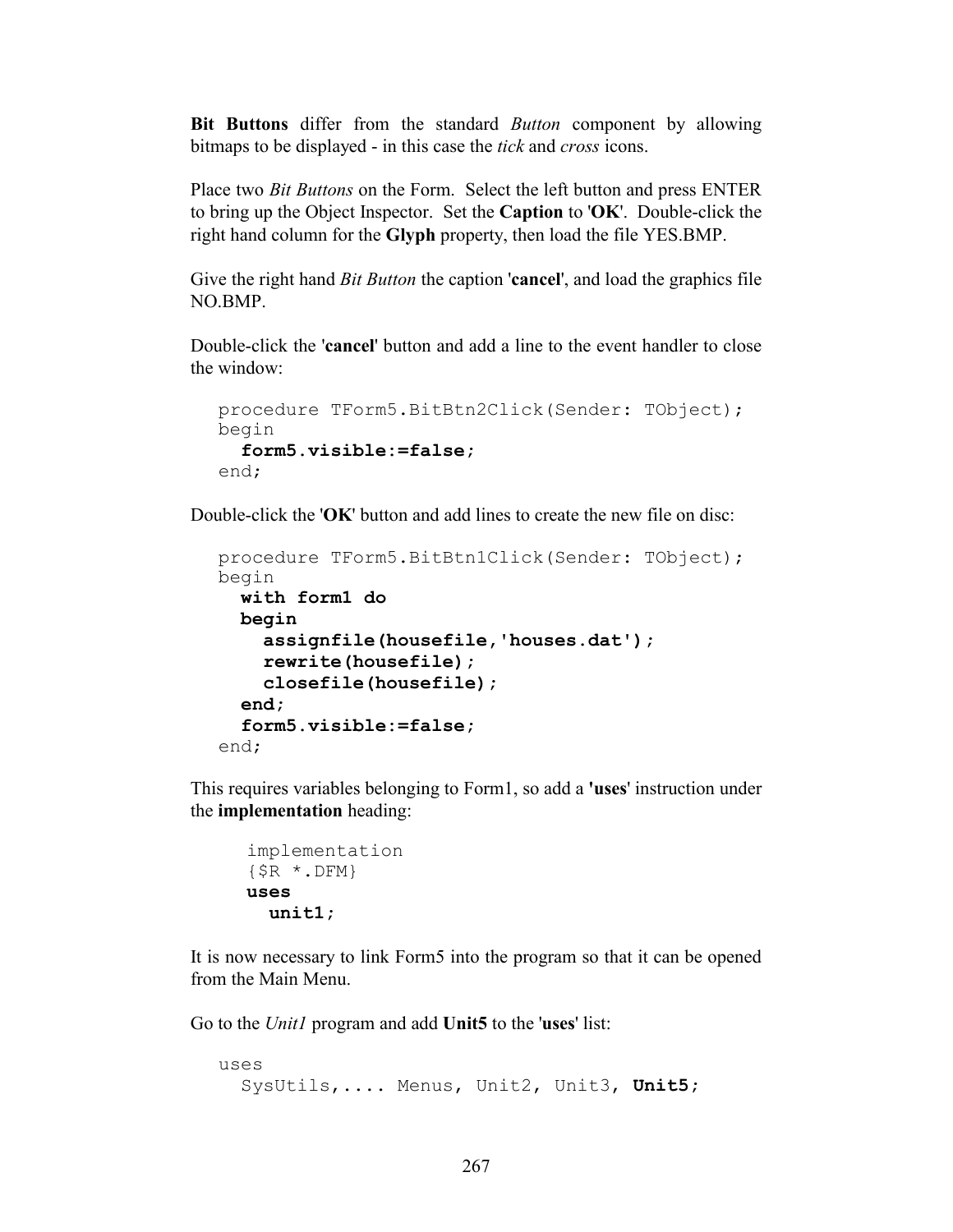Go to the *Form1* window and click '**House records/Set up new file**' to open the event handler procedure. Delete the lines which set up a new file and replace these with the *Form5* command:

```
procedure TForm1.Setupnewfile1Click
                               (Sender: TObject);
begin
   form5.visible:=true;
end;
```
Build and run the program. Begin by selecting the '**Set up new file**' option. Click the '**OK**' button. From the Main Menu, now select the '**Display house index**' option; there should be no houses listed, showing that a new file has been created.

Enter the first of the properties from the test data: *Sea View, Fairbourne*. Use the '**Display house index**' option to check that this has been saved on disc correctly. Now select '**Set up new file**', but this time click the '**cancel**' button. The house file should not have been affected - check that the record for *Sea View* is still showing in the list of houses, then return to the Delphi editing screen.

We still have to complete the EDIT and DELETE functions for customer records. Both will require the '**seek**' command, so we need to be sure we can use this correctly.

# The SEEK command

SEEK is a very important command which allows us to pick out a particular record from a file.

The records we are storing are all the same size, and are arranged in a file using a numbering system which begins at 0. Let us assume that the first five houses have been entered so far:

| record 0 | record 1              | record 2 | record 3              | record 4                                                       |
|----------|-----------------------|----------|-----------------------|----------------------------------------------------------------|
|          | Fairbourne Porthmadog | Bala     | Tanygrisiau Dolgellau | Sea View   High Street,   Pant Mawr   Old Chapel   Barmouth Rd |
| .        | .                     | .        |                       | .                                                              |

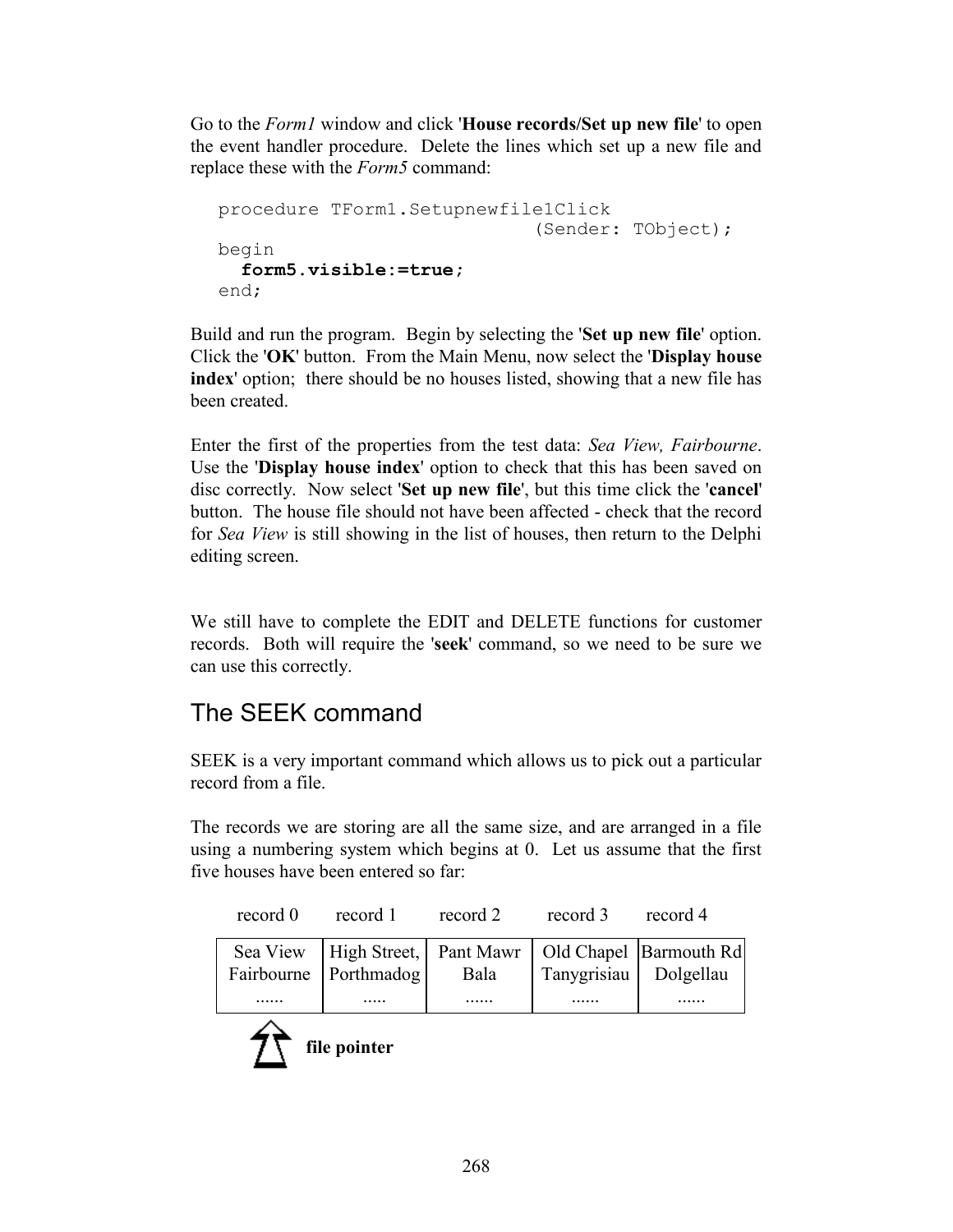When the file is *opened* ready to read records, the computer sets up a '**file pointer**'. Initially this points to the first record in **position 0**. When the first record has been read, the file pointer moves to the record in **position 1**:

| record 0 | record 1              | record 2 | record 3              | record 4                                                       |
|----------|-----------------------|----------|-----------------------|----------------------------------------------------------------|
|          | Fairbourne Porthmadog | Bala     | Tanygrisiau Dolgellau | Sea View   High Street,   Pant Mawr   Old Chapel   Barmouth Rd |
|          |                       |          |                       |                                                                |
|          |                       |          |                       |                                                                |



Each time a record is read into the computer, the file pointer moves forwards by one position until it reaches the end of the file.

Suppose that we didn't want to read every record, but instead wanted to pick out just one particular record - for example, *The Old Chapel, Tanygrisiau*.

The '*Houses available*' list shows the order in which records are stored:



The *Old Chapel* is record number 3 in the file.

◆

**Record 3 Record 4**

Immediately the file is opened we can use the SEEK command to move the file pointer directly to **position 3:**

The Old Chapel, Tanygrisiau 4 Barmouth Road, Dolgellau

| record 0          | record 1              | record 2 | record 3                | record 4                                                       |
|-------------------|-----------------------|----------|-------------------------|----------------------------------------------------------------|
|                   | Fairbourne Porthmadog | Bala     | Tanygrisiau   Dolgellau | Sea View   High Street,   Pant Mawr   Old Chapel   Barmouth Rd |
|                   |                       |          |                         |                                                                |
| seek(housefile,3) |                       |          |                         |                                                                |

The record which will now be read into the computer is *The Old Chapel.*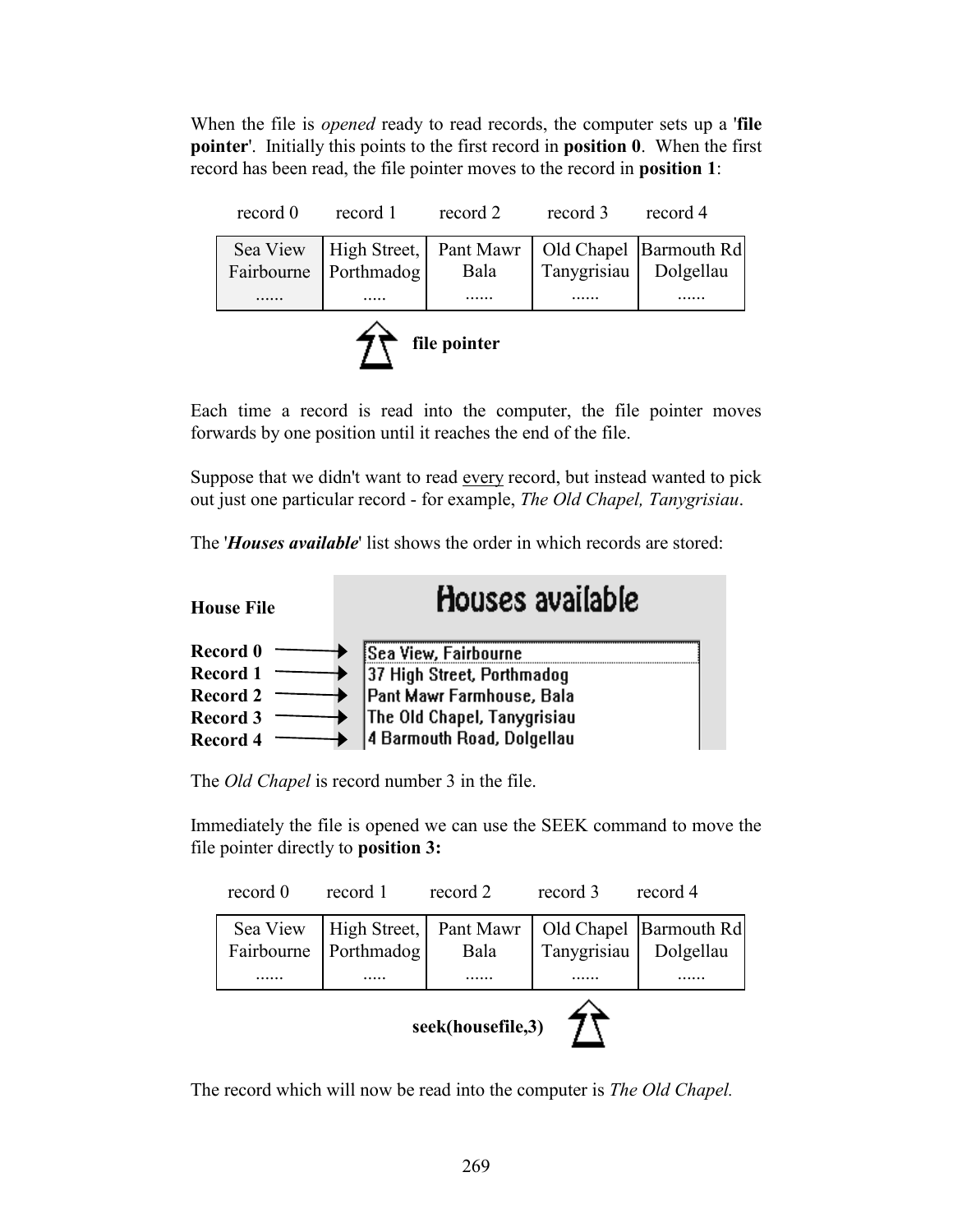The same method can be used if we wish to save a record back into a particular position inside the file, rather than just adding it to the end of the current records.

For example, suppose we have read in the record for the *Old Chapel* and have made an alteration to the price. We now need to save the amended record back into the same position in the file. To do this, use the SEEK command to move the file pointer to **position 3**:

| record 0                                   | record 1     | record 2  | record 3    | record 4    |  |
|--------------------------------------------|--------------|-----------|-------------|-------------|--|
| Sea View                                   | High Street, | Pant Mawr | Old Chapel  | Barmouth Rd |  |
| Fairbourne                                 | Porthmadog   | Bala      | Tanygrisiau | Dolgellau   |  |
| seek(housefile,3)                          |              |           |             |             |  |
| Old Chapel<br>write(housefile,houserecord) |              |           |             |             |  |
|                                            |              |           | new price   |             |  |

The amended record can then be saved back into the file using the '**write**' command.

Let's do this now in the procedure for editing house records. Go to the **Form4** window and double-click the '**re-save edited record**' button to create an event handler. Add the lines:

```
procedure TForm4.Button2Click(Sender: TObject);
begin
   form1.houserecord.address:=edit1.text;
   form1.houserecord.price:=strtofloat(edit2.text);
   form1.houserecord.bedrooms:=strtoint(edit3.text);
   form1.houserecord.housetype:=combobox1.itemindex;
   form1.houserecord.land:=combobox2.itemindex;
   form1.houserecord.location:=combobox3.itemindex;
   with form1 do
   begin
     assignfile(housefile,'houses.dat');
     reset(housefile);
     seek(housefile,form3.filepointer);
     write(housefile,houserecord);
     closefile(housefile);
   end;
   form4.visible:=false;
   form3.visible:=true;
```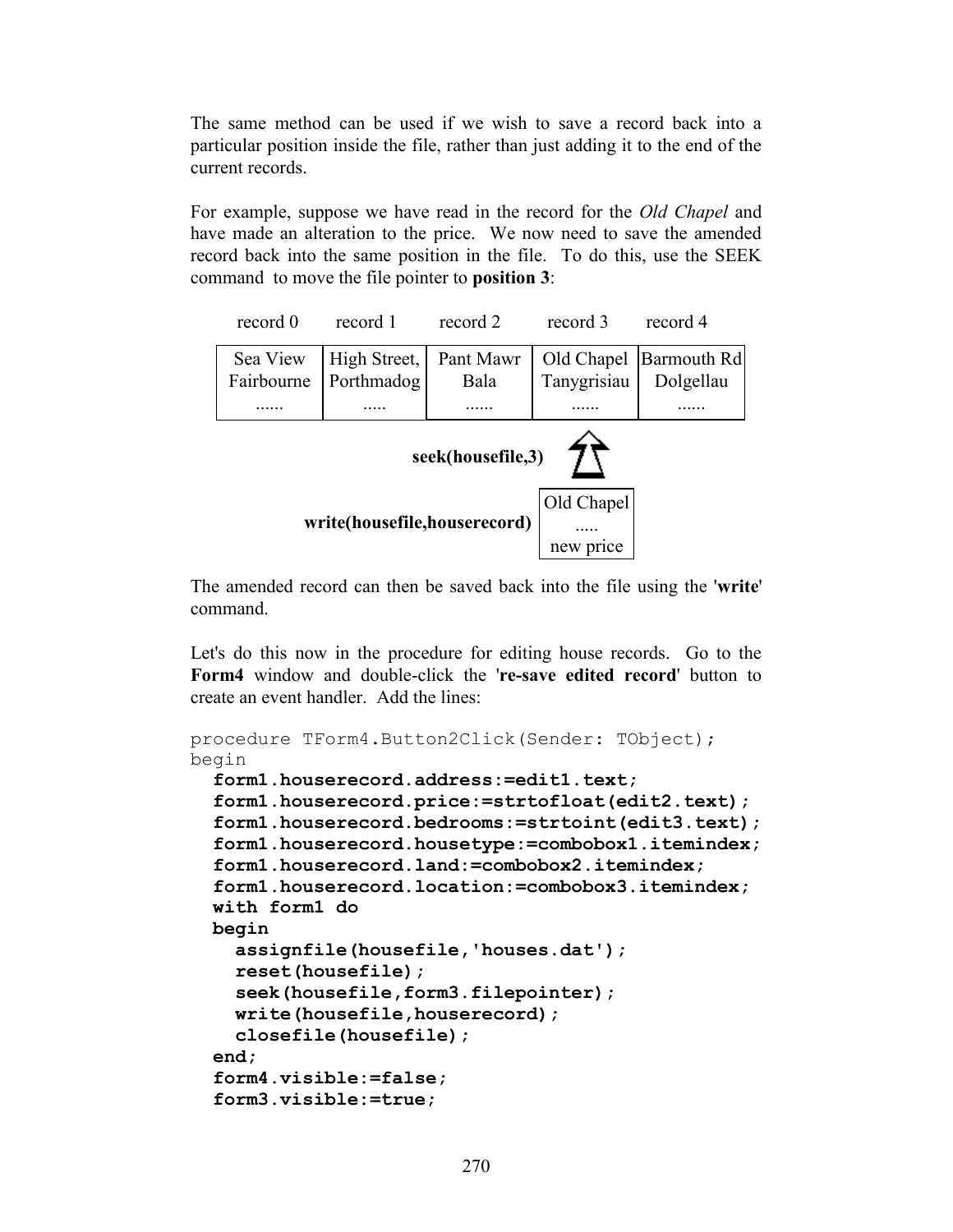#### end;

Build and run the program. Select '**House records/Display house index**', then click '*Sea View, Fairbourne*' to display the record:

| Form4                |                                  | $\vert x \vert$ |
|----------------------|----------------------------------|-----------------|
| <b>Address</b>       | Sea View, Fairbourne             |                 |
| Price £              | 38000                            |                 |
| <b>Bedrooms</b>      | 12                               |                 |
| Property type        | detached house                   |                 |
| <b>Land included</b> | large garden                     |                 |
| Location             | country<br>town<br>village       |                 |
| close                | country<br>re-save edited record | delete record   |

By clicking the small arrows at the right hand end of each *ComboBox*, dropdown menus appear. Click on '**detached house**', '**large garden**' and '**country**'. Also change the price and number of bedrooms.

Click the '**re-save edited record**' button. The program returns to the '**Houses available**' list. If you again select '*Sea View, Fairbourne*', the amended record should appear.

The final section we need to complete is: '**delete record**'. Before doing that, please enter some more test data. Use the '**Add house record**' menu option to input the next four houses from the list on page 244. Check that these are saved correctly using the '**Display house index**' option.

Suppose that the house in *High Street, Porthmadog* has now been sold and we wish to delete the record. This would leave a gap in the file:

| record 0 | record 1 | record 2 | record 3              | record 4                                                                                                           |
|----------|----------|----------|-----------------------|--------------------------------------------------------------------------------------------------------------------|
|          |          |          | Tanygrisiau Dolgellau | Sea View High Street, Pant Mawr   Old Chapel Barmouth Rd<br>Fairbourne Porthmadog   Bala   Tanygrisiau   Dolgellau |
|          |          | .        | .                     |                                                                                                                    |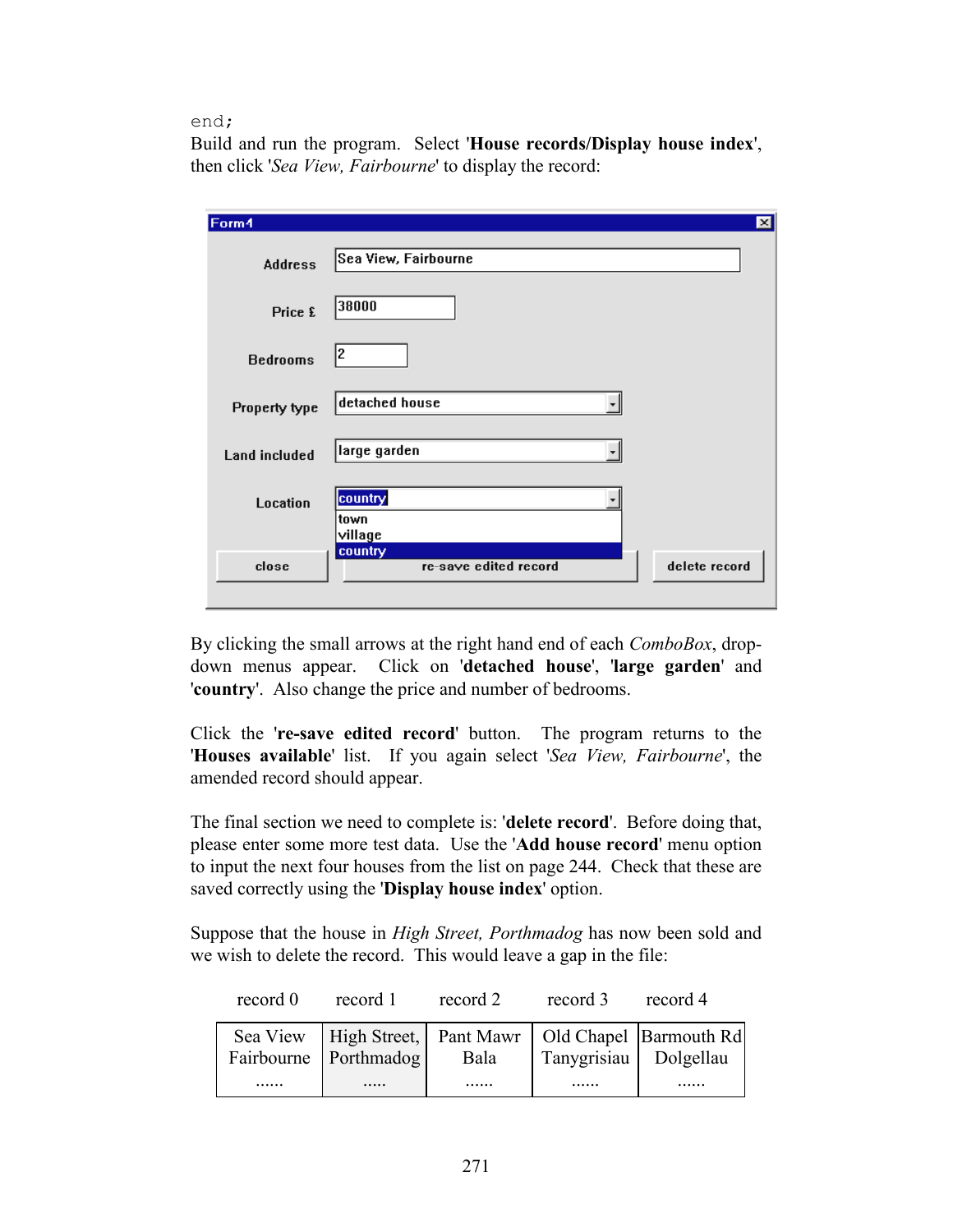record 0 record 1 record 2 record 3 record 4 Sea View Fairbourne ...... High Street, Porthmadog ..... Pant Mawr Bala ...... Old Chapel Barmouth Rd Tanygrisiau ...... Dolgellau ......

To avoid a gap, we then copy each of the following records back one place:

The only problem is that this leaves two copies of the last record:

| record 0               | record 1 | record 2 | record 3                            | record 4                                           |
|------------------------|----------|----------|-------------------------------------|----------------------------------------------------|
| Sea View<br>Fairbourne | Bala     |          | Tanygrisiau   Dolgellau   Dolgellau | Pant Mawr   Old Chapel   Barmouth Rd   Barmouth Rd |
| .                      | .        | .        | .                                   |                                                    |

We move the file pointer to the last record. The TRUNCATE command is then used to cut off the file just before the file pointer - at position 3:

| record 0               | record 1          | record 2                                 | record 3  | record 4                                            |  |
|------------------------|-------------------|------------------------------------------|-----------|-----------------------------------------------------|--|
| Sea View<br>Fairbourne | Pant Mawr<br>Bala | Tanygrisiau                              | Dolgellau | Old Chapel   Barmouth Rd  Barmouth Rd <br>Dolgellau |  |
|                        |                   |                                          |           |                                                     |  |
|                        |                   | seek(housefile,4)<br>truncate(housefile) |           |                                                     |  |

 $\mathbb{R}^n$ 

Go to the **Form4** screen and double-click the '**delete record**' button to create an event handler. Add the lines:

```
procedure TForm4.Button3Click(Sender: TObject);
var
   i:integer;
begin
 with form1 do
   begin
     assignfile(housefile,'houses.dat');
```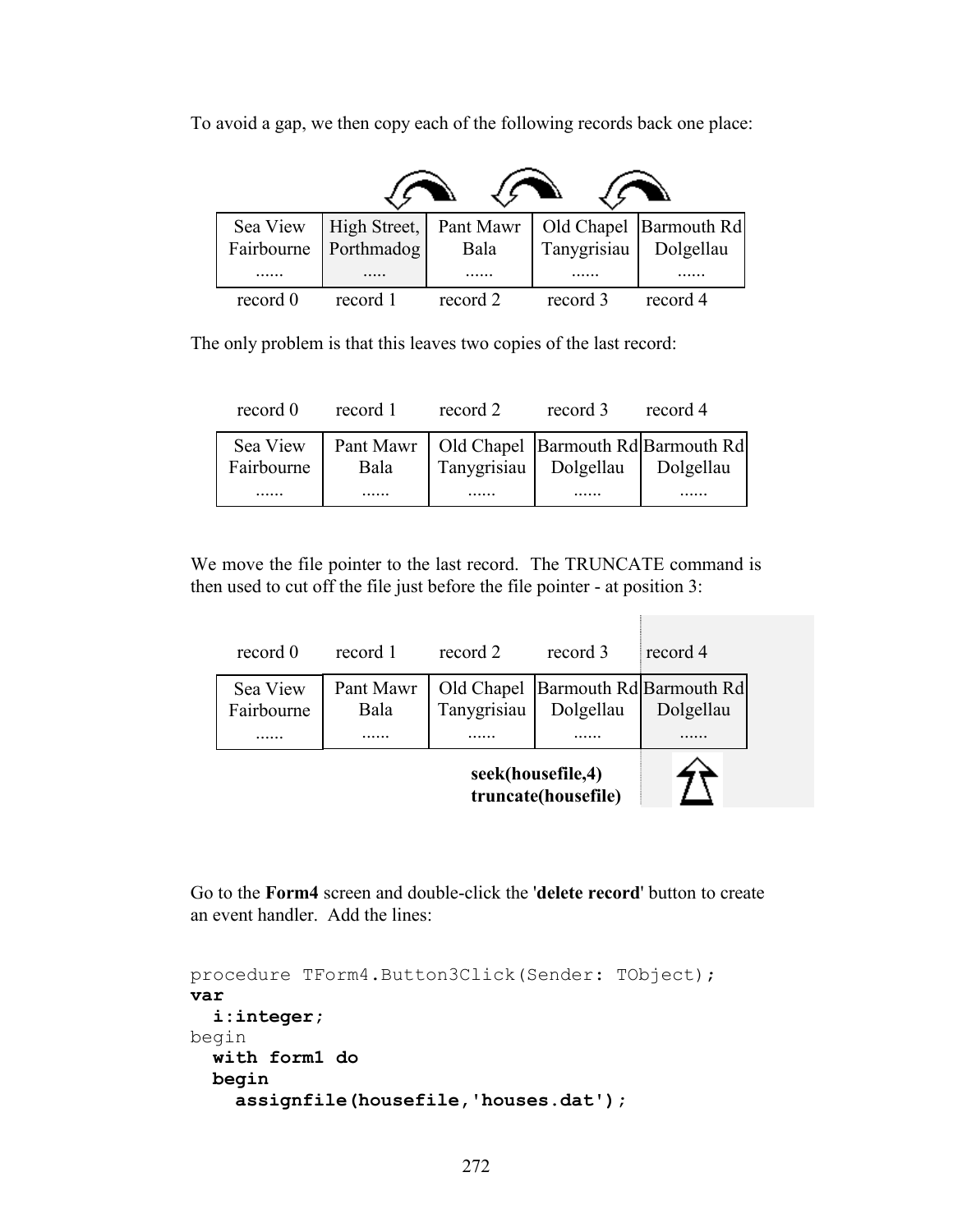```
 reset(housefile);
     for i:=form3.filepointer+1 to
                            filesize(housefile)-1 do
     begin
       seek(housefile,i);
       read(housefile,houserecord);
       seek(housefile,i-1);
       write(housefile,houserecord);
      end;
      seek(housefile,filesize(housefile)-1);
      truncate(housefile);
      closefile(housefile);
   end;
   form4.visible:=false;
   form3.visible:=true;
end;
```
The procedure begins by opening the house file:

```
 assignfile(housefile,'houses.dat');
 reset(housefile);
```
We now use a loop. Each record following the one to be deleted will be copied backwards by one position:

```
 for i:= form3.filepointer+1 to filesize(housefile)-1 do
 begin
     {copy each record back one position}
 end;
```
Remember that the variable '**filepointer**' specifies the position of the record currently being displayed, and this is the one we have decided to delete.

The actual copying makes use of the SEEK command. Each record is read into the computer, then the file pointer is moved back so that the record can be re-saved one position earlier in the file:

> **seek(housefile, i ); read(housefile,houserecord); seek(housefile, i-1 ); write(housefile,houserecord);**

The final step is to chop off the duplicated record at the end of the file: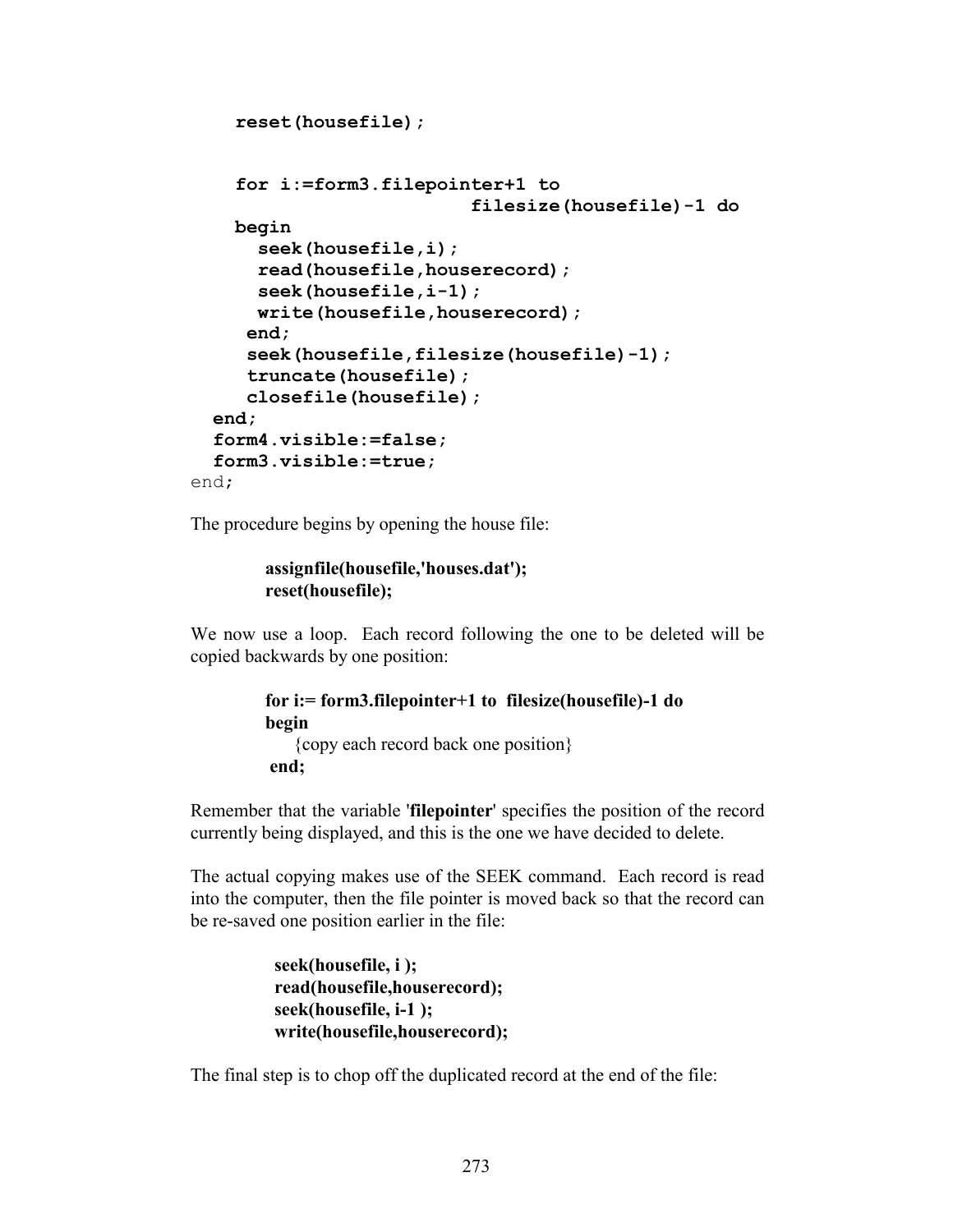### **seek(housefile,filesize(housefile)-1); truncate(housefile);**

This has been quite complicated, so Build and Run the program to convince yourself that it works!

Select '**House records/Display house index**', then select '*37, High Street, Porthmadog*'. When details are displayed, press the '**delete record**' button. Check that the record has disappeared from the list of houses without affecting any of the other entries.

Try adding and deleting houses until you are sure that the program works correctly, then return to the Delphi editing screen.

{Note: It would be a good idea to add an error trapping window, similar to the one for 'Set up new file', to check that the user really did want to delete the record. Do this later if you have time.}

### Customer records

We can now move on to the *Customer records* section of the program. This will operate in a very similar way to the *House records* section, so we will follow the same sequence in setting up the program:

Begin by adding the *Customer records* menu options. Double-click the Main Menu icon on Form1 to open the menu editor window, then produce a drop-down menu for *Customer records* by adding the three options: '**Set up new file**', '**Display customer index**', and '**Add customer record**':

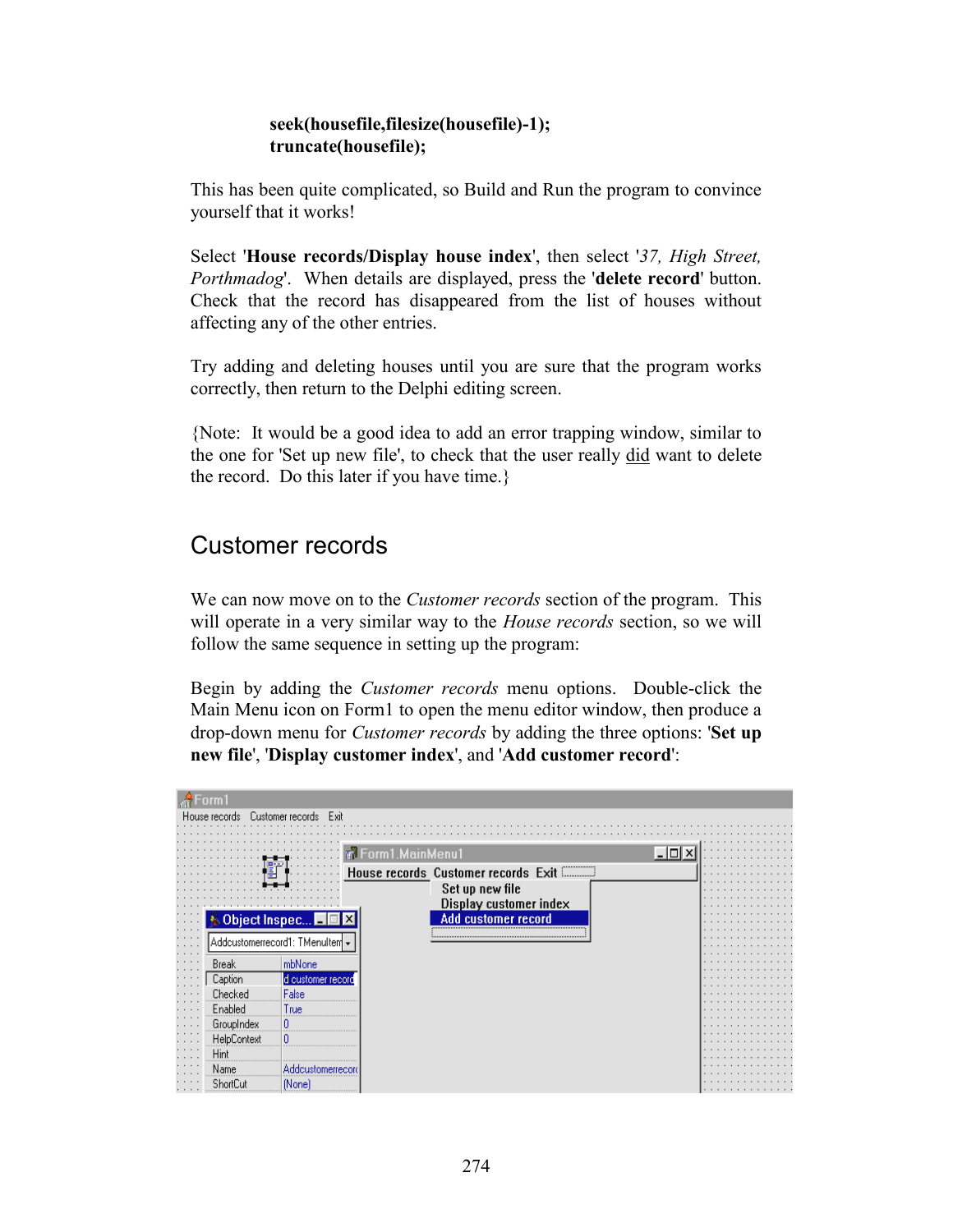Build and run the program to check that the drop-down menu appears correctly, then return to the Delphi editing screen.

We next need to set up an error trapping window for the '**New file**' option. Click the 'New form' short-cut button to create **Form6**.

A quick way to set up **Form6** is to copy the components from **Form5**. To do this, open the *Form5* window:

| <b>MDelphi</b> - Project1                                                                     |
|-----------------------------------------------------------------------------------------------|
| Compile<br>Run Options<br>$\overline{\text{Tools}}$<br>Help<br>View<br>Edit<br>Search<br>Eile |
| ı<br>$\ddot{\mathbb{F}}$<br>区<br>ab)<br>08<br>◉                                               |
| ،Standard √Additional √Data Access √Data Controls √Dialogs √System √VBX √Samples              |
|                                                                                               |
|                                                                                               |
|                                                                                               |
|                                                                                               |
|                                                                                               |
|                                                                                               |
| Set up new file                                                                               |
|                                                                                               |
|                                                                                               |
| Confirm to set up new file<br>?                                                               |
| WARNING: Existing data wi                                                                     |
|                                                                                               |
|                                                                                               |
|                                                                                               |
| $\chi$ cancel<br>$\mathscr{N}$ OK                                                             |
|                                                                                               |
|                                                                                               |
|                                                                                               |
|                                                                                               |
|                                                                                               |
|                                                                                               |

Take the mouse pointer to *Form5*, near the top left-hand corner of the dotted grid. With the mouse button held down, move downwards and to the right until a dotted rectangle encloses the *image box*, *labels* and *bit buttons*. Release the mouse button, then select **Edit/Copy** from the top menu line of the Delphi screen.

Click on the **Form6** grid to bring this to the front, then select **Edit/Paste**. A copy of components will be transferred to *Form6*. Adjust the edges of the Form to a suitable size, and use the Object Inspector to set the properties:

| <b>BorderStyle:</b> | Dialog           |
|---------------------|------------------|
| <b>Caption:</b>     | Set up new file  |
| <b>FormStyle:</b>   | <b>StayOnTop</b> |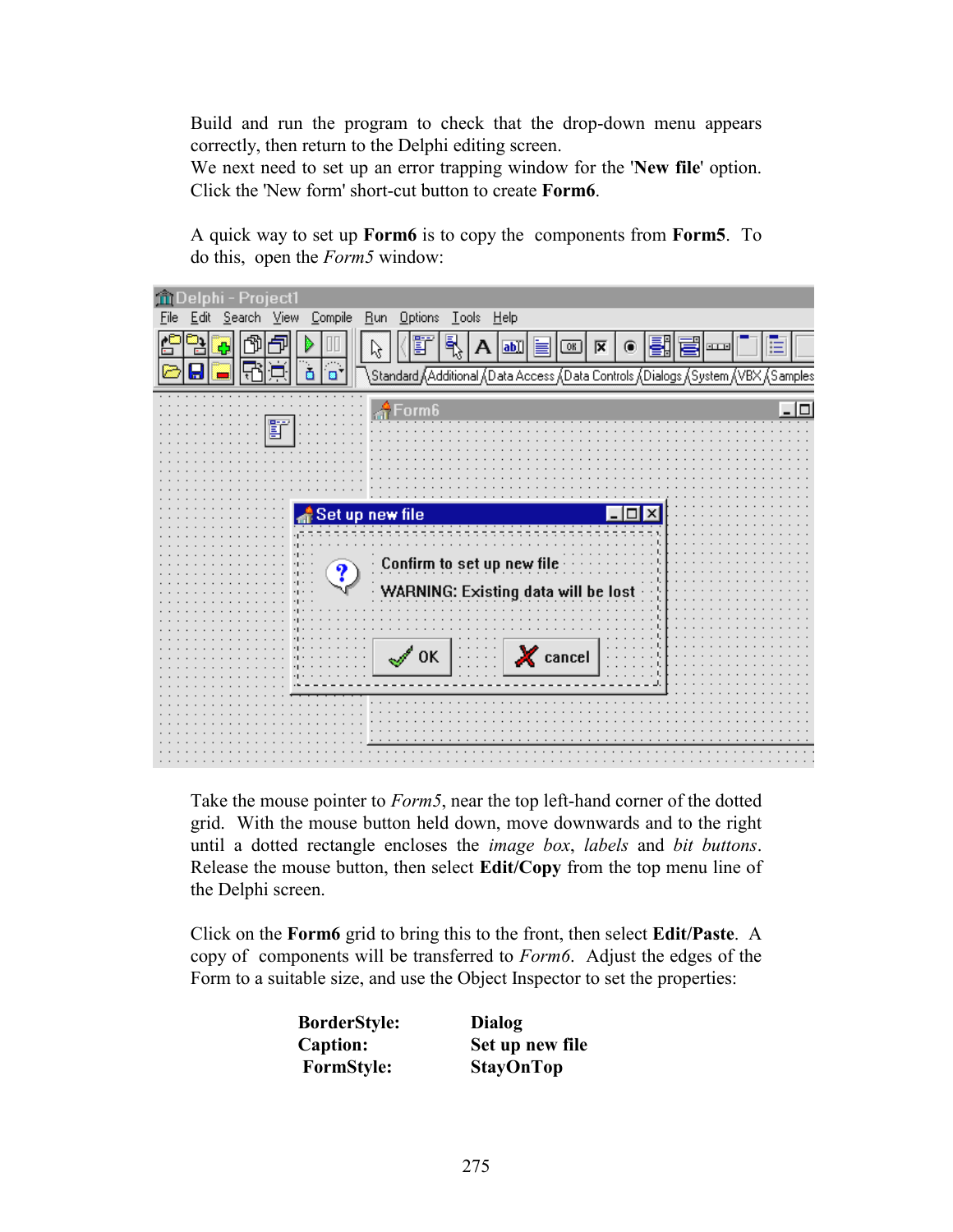Create an event handler for the '**cancel**' button and add the line:

```
procedure TForm6.BitBtn2Click(Sender: TObject);
begin
   form6.visible:=false;
end;
```
Double-click the '**OK**' button and add lines to the procedure to create a file '**custom.dat**':

```
procedure TForm6.BitBtn1Click(Sender: TObject);
begin
   with form1 do
   begin
     assignfile(customfile,'custom.dat');
     rewrite(customfile);
     closefile(customfile);
   end;
   form6.visible:=false;
end;
```
Add a '**uses**' instruction below the implementation heading:

```
implementation
\{\$R \star.DFM\}uses
   unit1;
```
We now need to set up the customer record and file structures. Bring the Unit1 program window to the front and add lines below the '**type**' heading:

```
type
  customer=record
     name:string[30];
     maxprice:real;
     minbeds:integer;
     typewanted,landwanted,locwanted:integer;
   end;
```
Also add customer variables to the Public declarations:

```
public
    { Public declarations }
    houserecord:house;
    housefile:file of house;
    customrecord:customer;
```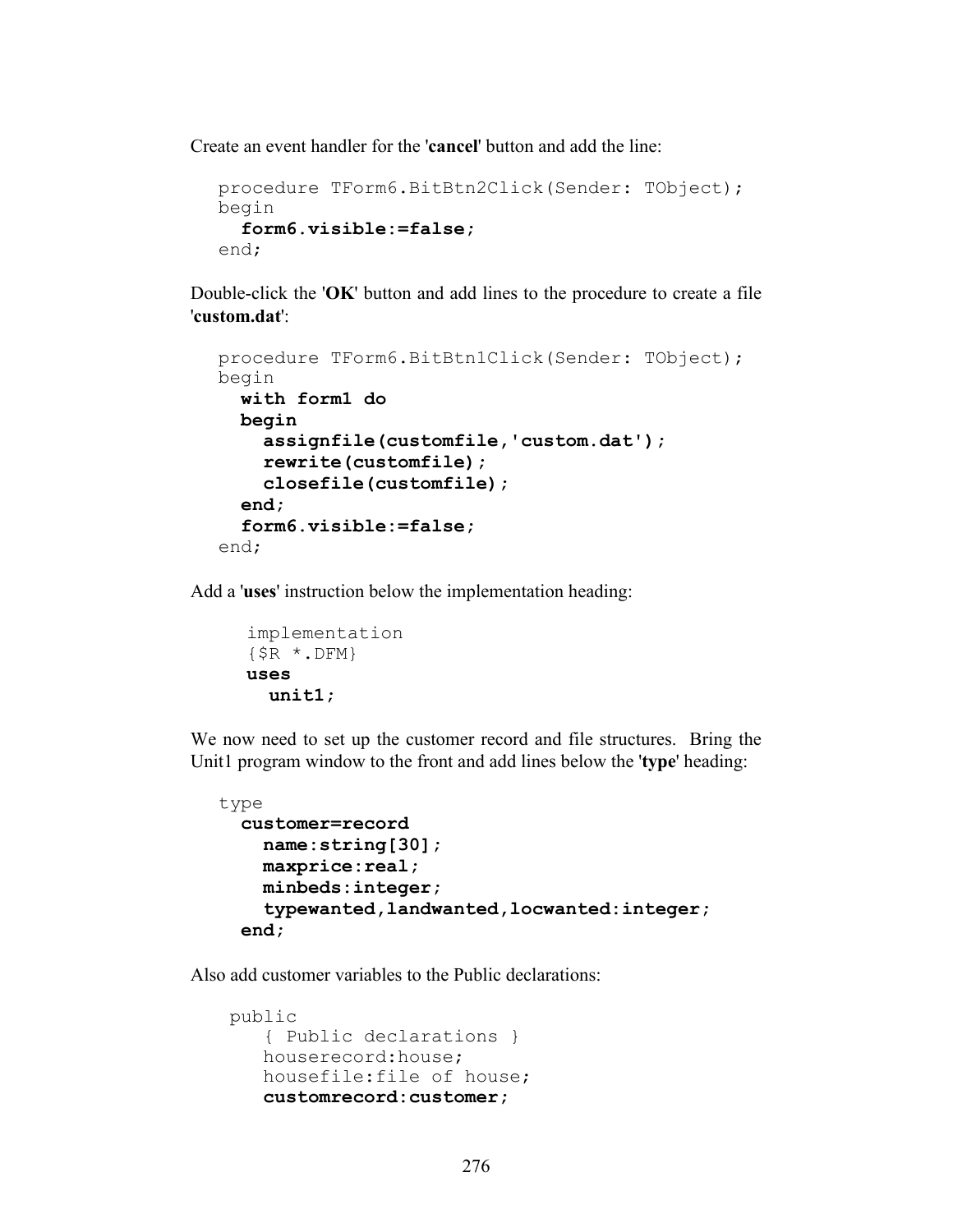```
 customfile:file of customer;
 end;
```
Go to the Form1 screen and click '**Customer records/Set up new file**' to create an event handler. Add the line:

```
procedure TForm1.Setupnewfile2Click(Sender:TObject);
begin
  form6.visible:=true;
end;
```
Also add **unit6** to the 'uses' list:

```
uses
   SysUtils,....Unit3, Unit5, Unit6;
```
Build and run the program. Select '**Customer records/Set up new file**', then click the '**OK**' button in the confirmation window. Exit from the program and use *Windows Explorer* to check that a new file '**custom.dat**' has been created in your ESTATE sub-directory.

The next stage is the '**Add customer record**' option. Use the short-cut button to create a new blank form.

The easiest way to set up the customer input screen is to copy all the components from Form2:

| Form <sub>2</sub>                                | г                                                                                                |  |  |  |  |  |  |
|--------------------------------------------------|--------------------------------------------------------------------------------------------------|--|--|--|--|--|--|
| ldress                                           |                                                                                                  |  |  |  |  |  |  |
| Price                                            | Number of bedrooms                                                                               |  |  |  |  |  |  |
| Type of property                                 | Land included<br>$\cdot$ .<br>$\cdot$ .<br>⊕ small garden                                        |  |  |  |  |  |  |
| <b>⊕</b> detached house<br>C semi-detached house | $\sim$<br>$\cdot$ .<br>$\cdot$ $\cdot$<br>C large garden<br>$\sim$<br>$\cdot$ .<br>$\sim$ $\sim$ |  |  |  |  |  |  |
| C bungalow                                       | $\sim$<br>C agricultural land<br>$\sim$ $\sim$<br>×.                                             |  |  |  |  |  |  |
| C terraced house                                 | save                                                                                             |  |  |  |  |  |  |
| Location<br>© town                               |                                                                                                  |  |  |  |  |  |  |
| C village                                        | cancel                                                                                           |  |  |  |  |  |  |
| C country                                        | close                                                                                            |  |  |  |  |  |  |
|                                                  |                                                                                                  |  |  |  |  |  |  |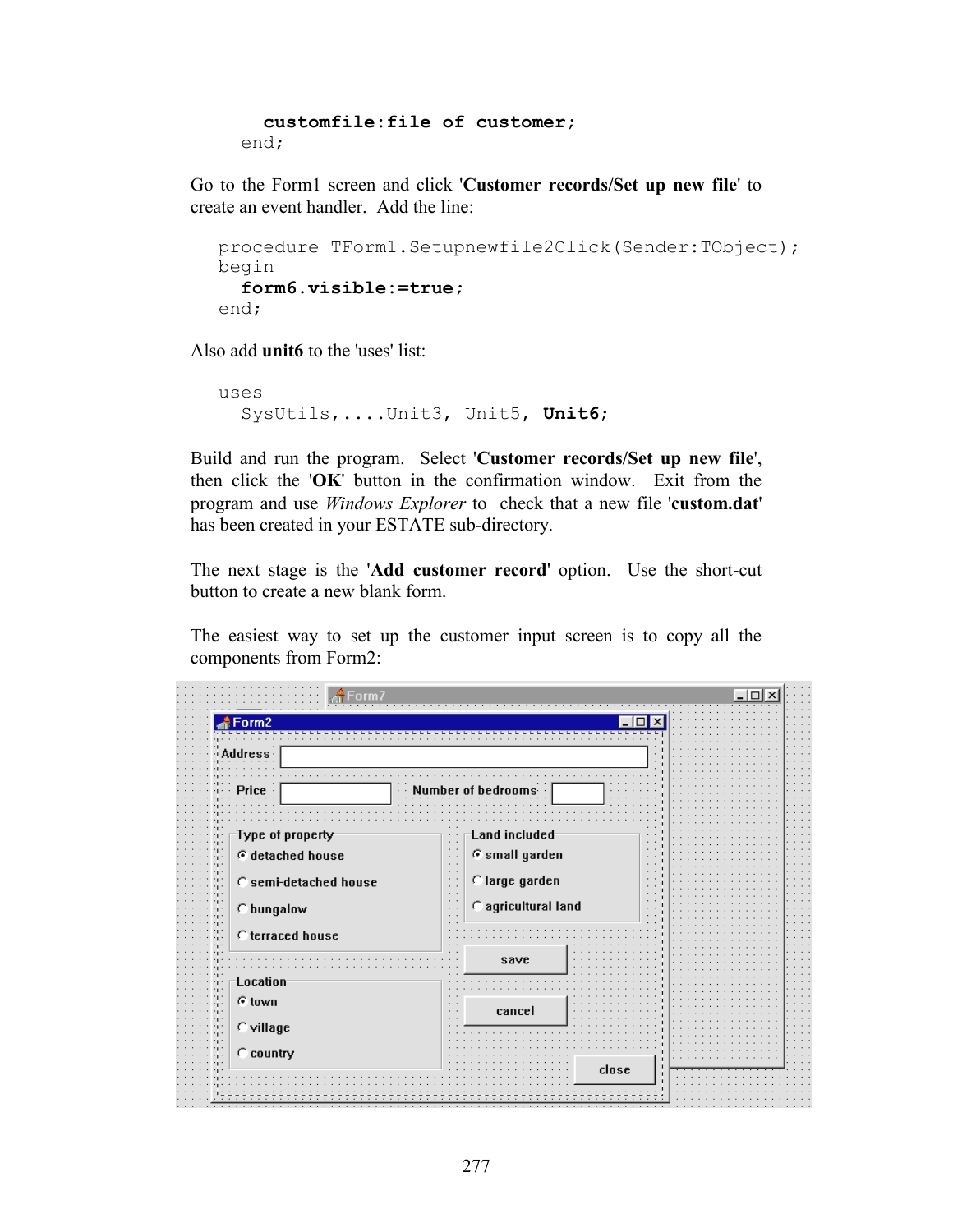As with the '*New file*' window, drag the mouse across the Form until a dotted rectangle covers all the components, then click **Edit/Copy**. Bring **Form7** to the front. Make sure that it is at least as large as *Form2*, then click **Edit/Paste** to transfer a copy of the components.

| Form7                                     |                                  |  |
|-------------------------------------------|----------------------------------|--|
| Customer name                             |                                  |  |
| Maximum orice                             | <b>Minimum bedrooms</b>          |  |
| Property wanted<br><b>G NO PREFERENCE</b> | Land wanted<br>© NO PREFERENCE   |  |
| C detached house<br>C semi-detached house | C small garden<br>C large garden |  |
| $\cap$ bungalow                           | C agricultural land              |  |
| C terraced house                          | save                             |  |
| Location wanted<br><b>G NO PREFERENCE</b> |                                  |  |
| $\cap$ town<br>$\subset$ village          | cancel                           |  |
| $\subset$ country                         | close                            |  |
|                                           |                                  |  |

Change the *Edit Box* captions to read: '**Customer name**', '**Maximum price**', and '**Minimum bedrooms**'. Add the word '**wanted**' to the caption headings of the *Radio Groups*, and insert a '**NO PREFERENCE**' option in each group.

Double-click the 'Customer name' edit box and add a line of program to the event handler:

```
procedure TForm7.Edit1Change(Sender: TObject);
begin
   form1.customrecord.name:=edit1.text;
end;
```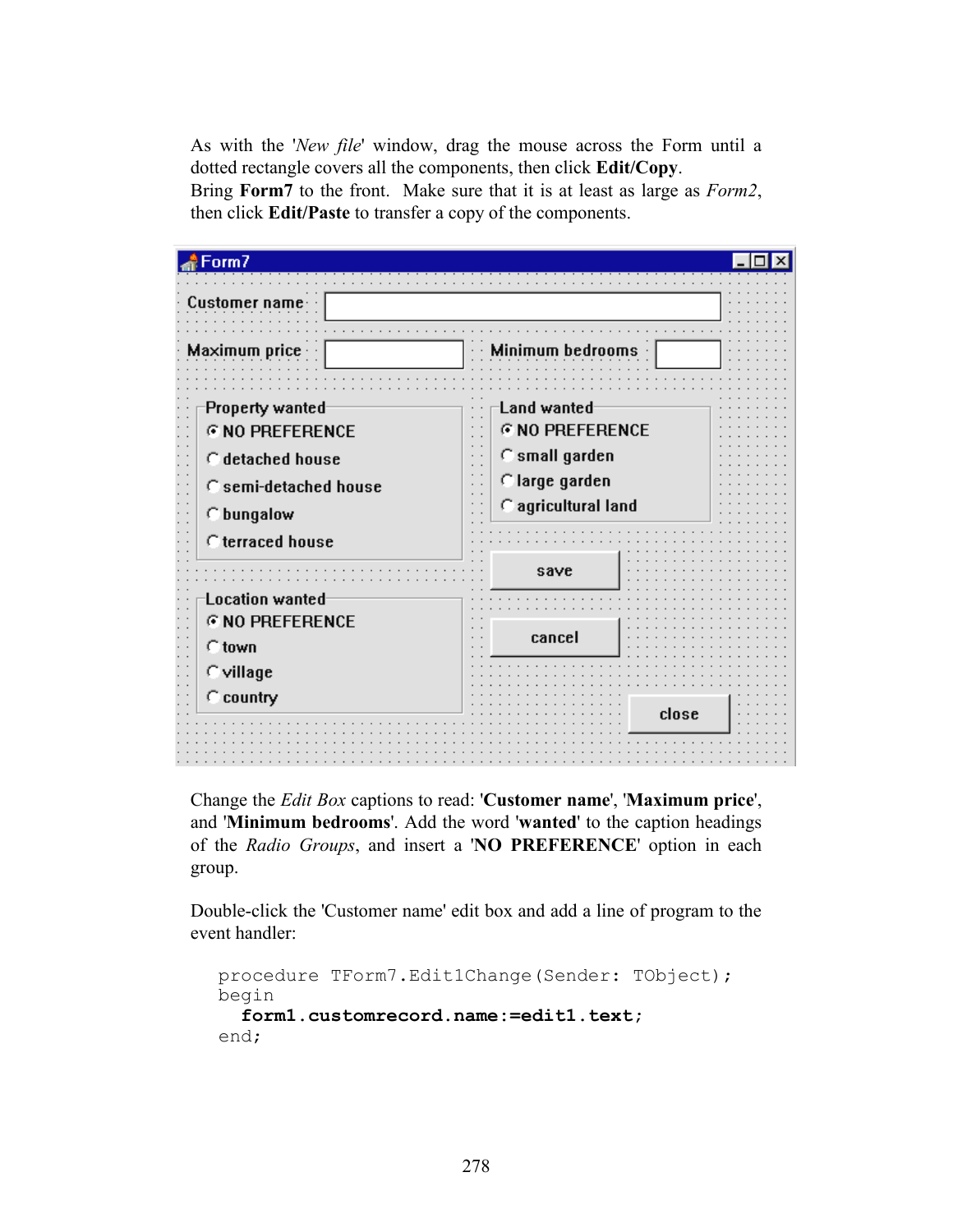Create similar event handlers for the '**Maximum price**' and '**Minimum bedrooms**' Edit Boxes:

```
procedure TForm7.Edit2Change(Sender: TObject);
begin
   if edit2.text='' then
     form1.customrecord.maxprice:=0
   else
     form1.customrecord.maxprice:=strtofloat(edit2.text);
end;
procedure TForm7.Edit3Change(Sender: TObject);
begin
   if edit3.text='' then
     form1.customrecord.minbeds:=0
   else
     form1.customrecord.minbeds:=strtoint(edit3.text);
end;
```
Set up a '**clear**' procedure:

```
procedure TForm7.clear;
begin
   edit1.text:='';
   edit2.text:='';
   edit3.text:='';
   radiogroup1.itemindex:=0;
   radiogroup2.itemindex:=0;
   radiogroup3.itemindex:=0;
end;
```
and add:

```
 procedure clear;
```
to the procedure list near the top of the program. Create an event handler for the '**cancel**' button which uses the '**clear**' procedure:

```
procedure TForm7.Button2Click(Sender: TObject);
begin
  clear;
end;
```
Create the event handler for the '**close**' button which also uses '**clear**':

```
procedure TForm7.Button3Click(Sender: TObject);
begin
```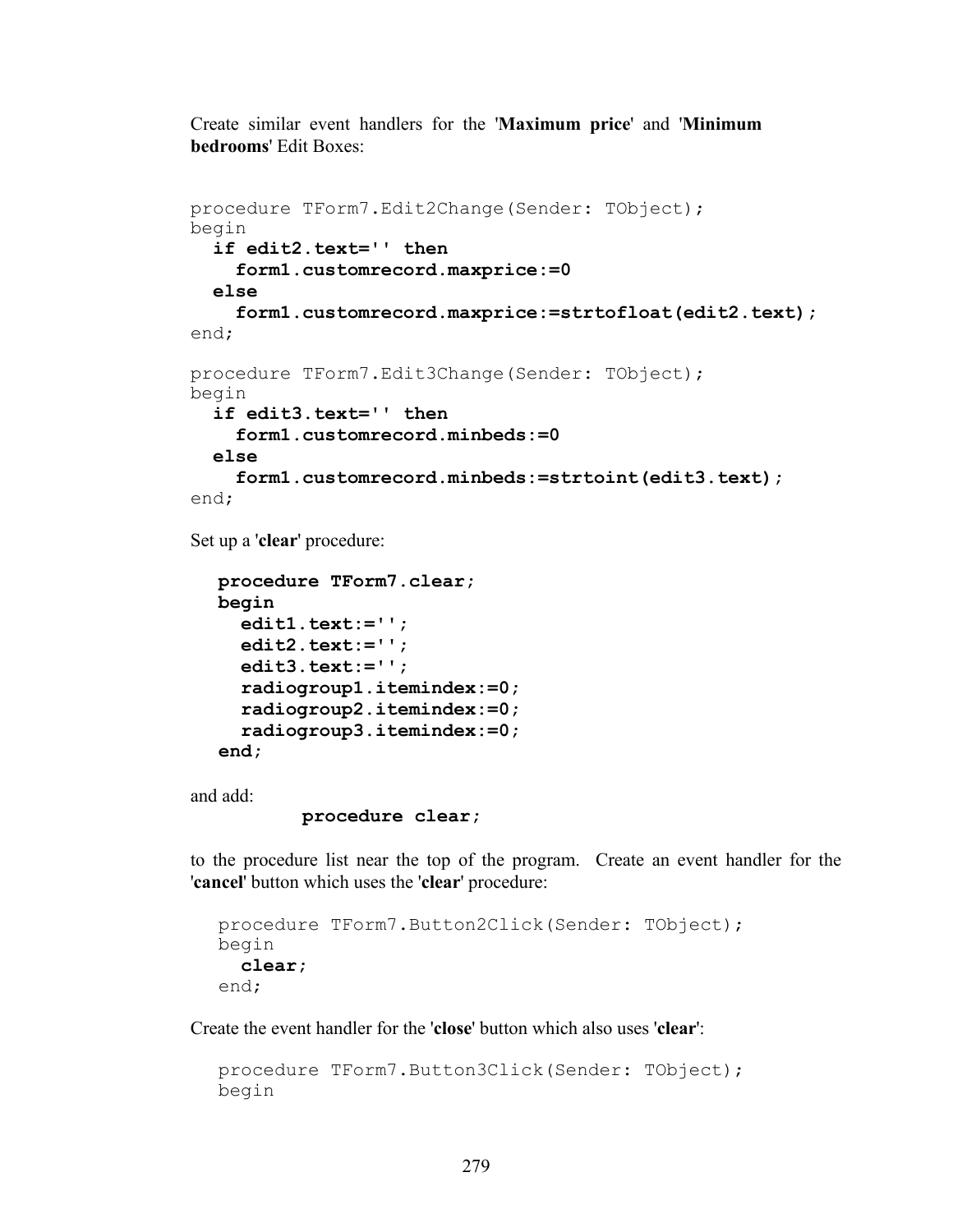```
clear;
   form7.visible:=false;
end;
```
Include a '**uses**' instruction under the **implementation** heading:

```
implementation
{$R *.DFM}
uses
   unit1;
```
It just remains to set up the event handler for the '**save**' button. Add the lines:

```
procedure TForm7.Button1Click(Sender: TObject);
begin
  with form1 do
   begin
     customrecord.typewanted:=radiogroup1.itemindex;
     customrecord.landwanted:=radiogroup2.itemindex;
     customrecord.locwanted:=radiogroup3.itemindex;
     assignfile(customfile,'custom.dat');
     reset(customfile);
     seek(customfile,filesize(customfile));
     write(customfile,customrecord);
     closefile(customfile);
   end;
   clear;
end;
```
Go to Form1 and click '**Customer records/Add customer record**' to produce an event handler. Insert the line:

```
procedure TForm1.Addcustomerrecord1Click
                                   (Sender: TObject);
begin
  form7.visible:=true;
end;
```
Also add Unit7 to the '**uses**' list near the top of the program.

Build and run the program, then select '**Customer records/Add customer record**'. Enter details for the first two customers from the list on page 245. Where a particular type of house, land or location is not mentioned, select a 'NO PREFERENCE' button as shown in the example on the next page.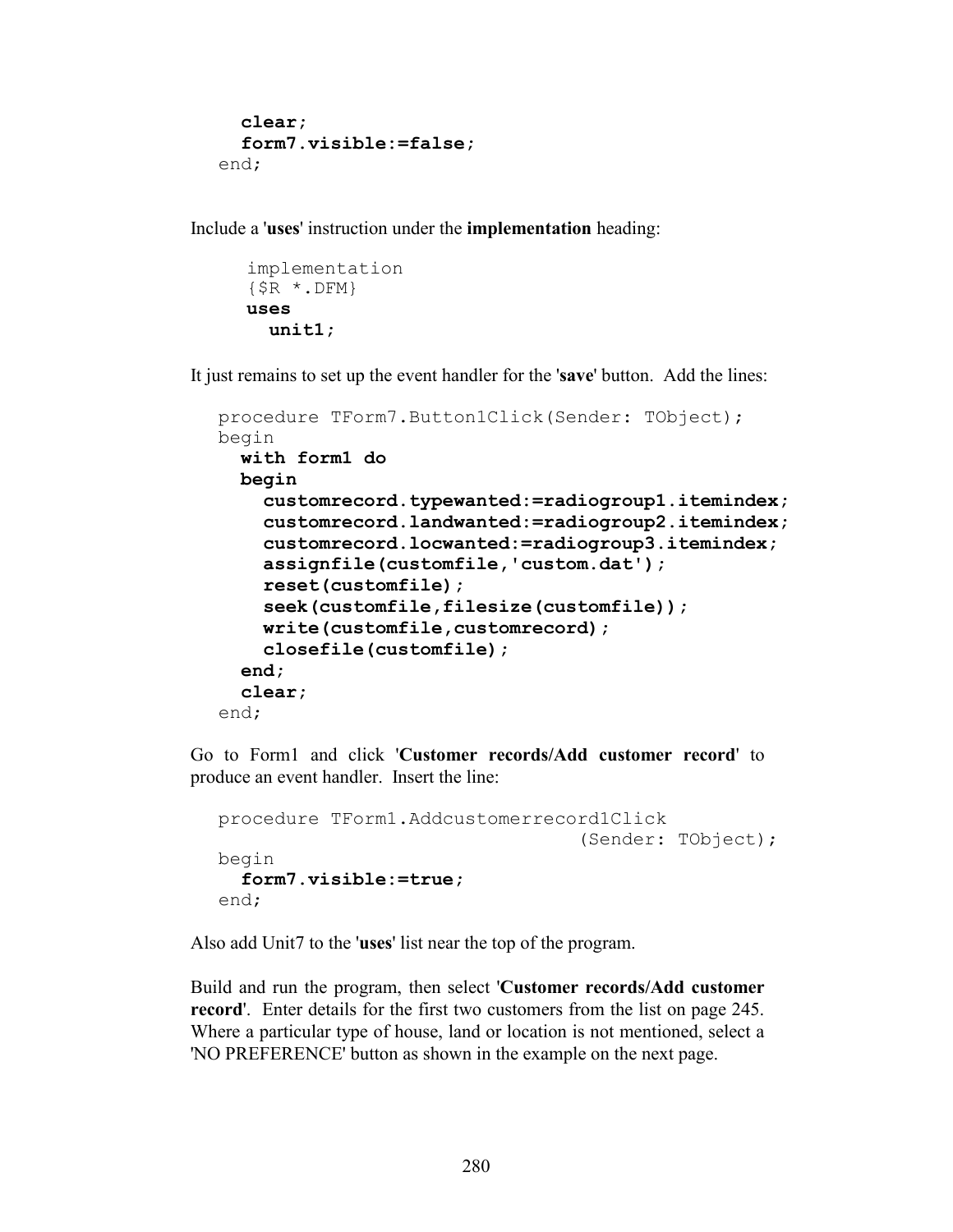Exit from the program. Use the NOTEPAD utility to check that the customer names now appear in the '**custom.dat**' file, then return to the

| Form7                                                                                                                                                                                     |                                                                                                                 |
|-------------------------------------------------------------------------------------------------------------------------------------------------------------------------------------------|-----------------------------------------------------------------------------------------------------------------|
| <b>Customer name</b><br><b>Stuart Humphries</b>                                                                                                                                           |                                                                                                                 |
| Maximum price<br>100000                                                                                                                                                                   | <b>Minimum bedrooms</b><br>12.                                                                                  |
| Property wanted<br><b>G NO PREFERENCE</b><br>C detached house<br>C semi-detached house<br>$\cap$ bungalow<br>C terraced house<br><b>Location wanted</b><br>C NO PREFERENCE<br>$\cap$ town | Land wanted<br>C NO PREFERENCE<br>$\cap$ small garden<br>⊕large garden<br>C agricultural land<br>save<br>cancel |
| <b>Cyillage</b><br>$\subset$ country                                                                                                                                                      | close                                                                                                           |

Delphi editing screen.

We can now move on to the '**Display customer index**' option. Create a new blank form for this. Add **unit8** to the **'uses'** list near the top of *unit1***.**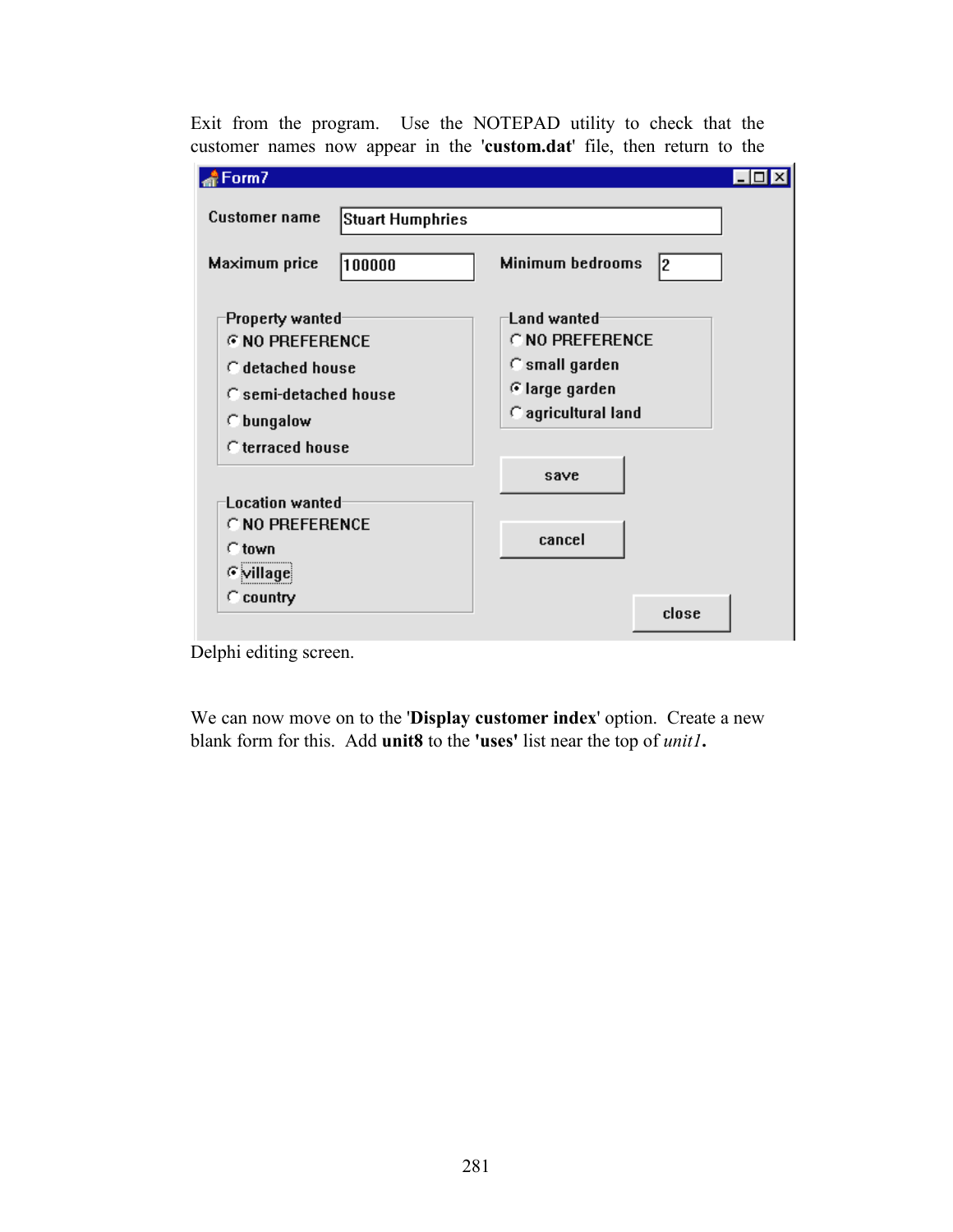Place a *List Box* on *Form8*, a *Label* with the caption '**Customers**', and a *Button* with the caption '**close**':

| Form8 |                  |
|-------|------------------|
|       |                  |
|       |                  |
|       | <b>Customers</b> |
|       |                  |
|       |                  |
|       |                  |
|       |                  |
|       |                  |
|       |                  |
|       |                  |
|       |                  |
|       |                  |
|       |                  |
|       |                  |
|       |                  |
|       |                  |
|       |                  |
|       |                  |
|       |                  |
|       |                  |
|       |                  |
|       |                  |
|       |                  |
|       |                  |
|       |                  |
|       |                  |
|       |                  |
|       |                  |
|       | close            |
|       |                  |
|       |                  |
|       |                  |

Set up an event handler for the '**close**' button:

```
procedure TForm3.Button1Click(Sender: TObject);
begin
  form8.visible:=false;
end;
```
Go to the **Form1** screen and click '**Customer records/Display customer index**' to create an event handler. Add a line of program to open the *Form8* customer index window:

```
procedure TForm1.Displaycustomerindex1Click
                               (Sender: TObject);
begin
   form8.visible:=true;
end;
```
Build and run the program. Select '**Customer records/Display customer index**'. The Customer Index window should open, although no names are displayed yet. Press the '**close**' button and the window should disappear. Return to the Delphi editing screen.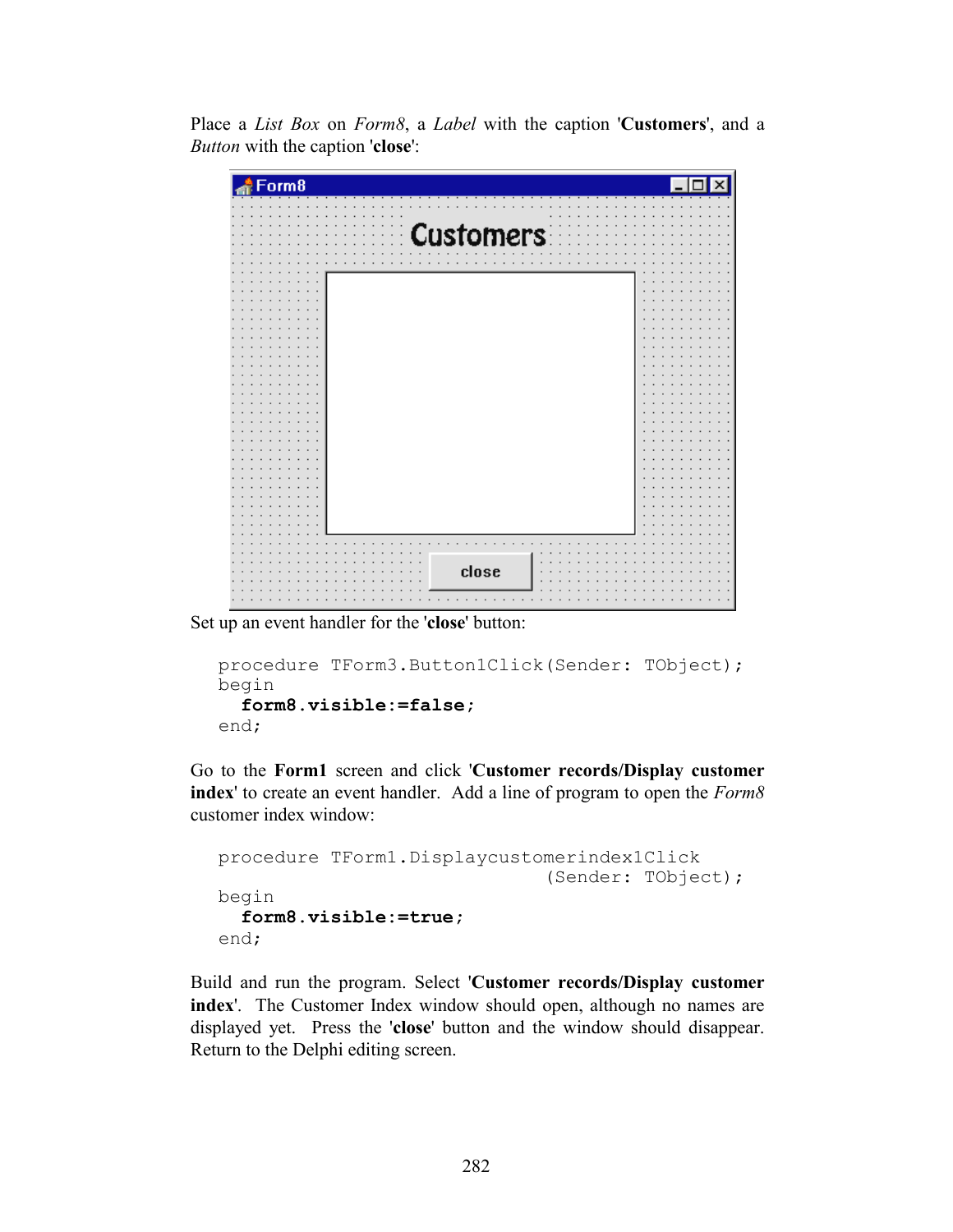Go to Form8. Click on the dotted grid and press ENTER to bring up the Object Inspector. Click the 'Events' tab, then double-click alongside 'OnActivate to produce an event handler. Add the lines of program to load the customer names from disc:

```
procedure TForm8.FormActivate(Sender: TObject);
begin
  listbox1.clear;
   assignfile(form1.customfile,'custom.dat');
   reset(form1.customfile);
   while not eof(form1.customfile) do
   begin
     read(form1.customfile,form1.customrecord);
     listbox1.items.add(form1.customrecord.name);
   end;
end;
```
Go back to the Object Inspector for Form8 and set up an event handler for the '**OnDeactivate**' event:

```
procedure TForm8.FormDeactivate(Sender: TObject);
begin
   form8.visible:=false;
end;
```
Add a '**uses**' instruction below the '**implementation**' heading:

```
implementation
{$R *.DFM}
uses
   unit1;
```
Build and run the program. When '**Customer records/Display customer index'** is selected this time, the two customers entered earlier should be listed:

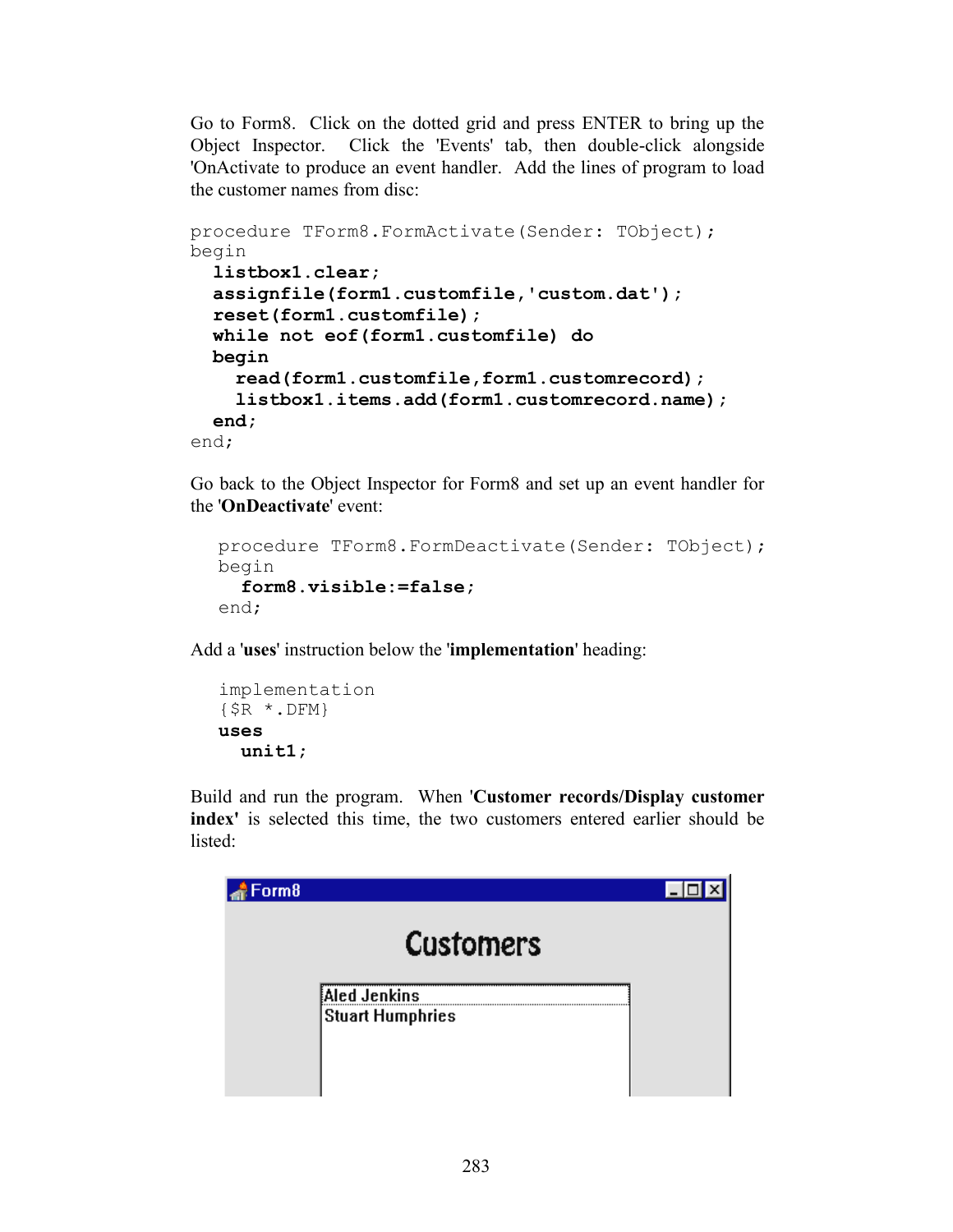Exit from the program. As in the *House records* section, we would like the **Customer index** to lead to a display screen. Create a new blank form for this. Use the Object Inspector to set **FormStyle** to **StayOnTop**, and **BorderStyle** to **Dialog**. Add '**unit9**' to the '**uses**' line near the top of *unit8*.

Double-click the *List Box* on *Form8* to create an event handler, then add the lines:

```
procedure TForm8.ListBox1Click(Sender: TObject);
begin
  filepointer:=listbox1.itemindex;
   form8.visible:=false;
   form9.visible:=true;
end;
```
Include '**filepointer**' in the *Public declarations* section of *Unit8*:

```
 public
   { Public declarations }
   filepointer:integer;
```
Build and run the program. Select '**Customer records/Display customer index**', then click on one of the customer names. A blank window for **Form9** should open. Exit and return to the Delphi editing screen.

The easiest way to set up **Form9** is to copy the components from *Form4*. Bring the **Form4** window to the front, then drag the mouse over the grid to put a dotted rectangle around all components. Select '**Edit/Copy**'. Go to **Form9** and ensure that the window is at least as large as *Form4*, then select '**Edit/Paste**'.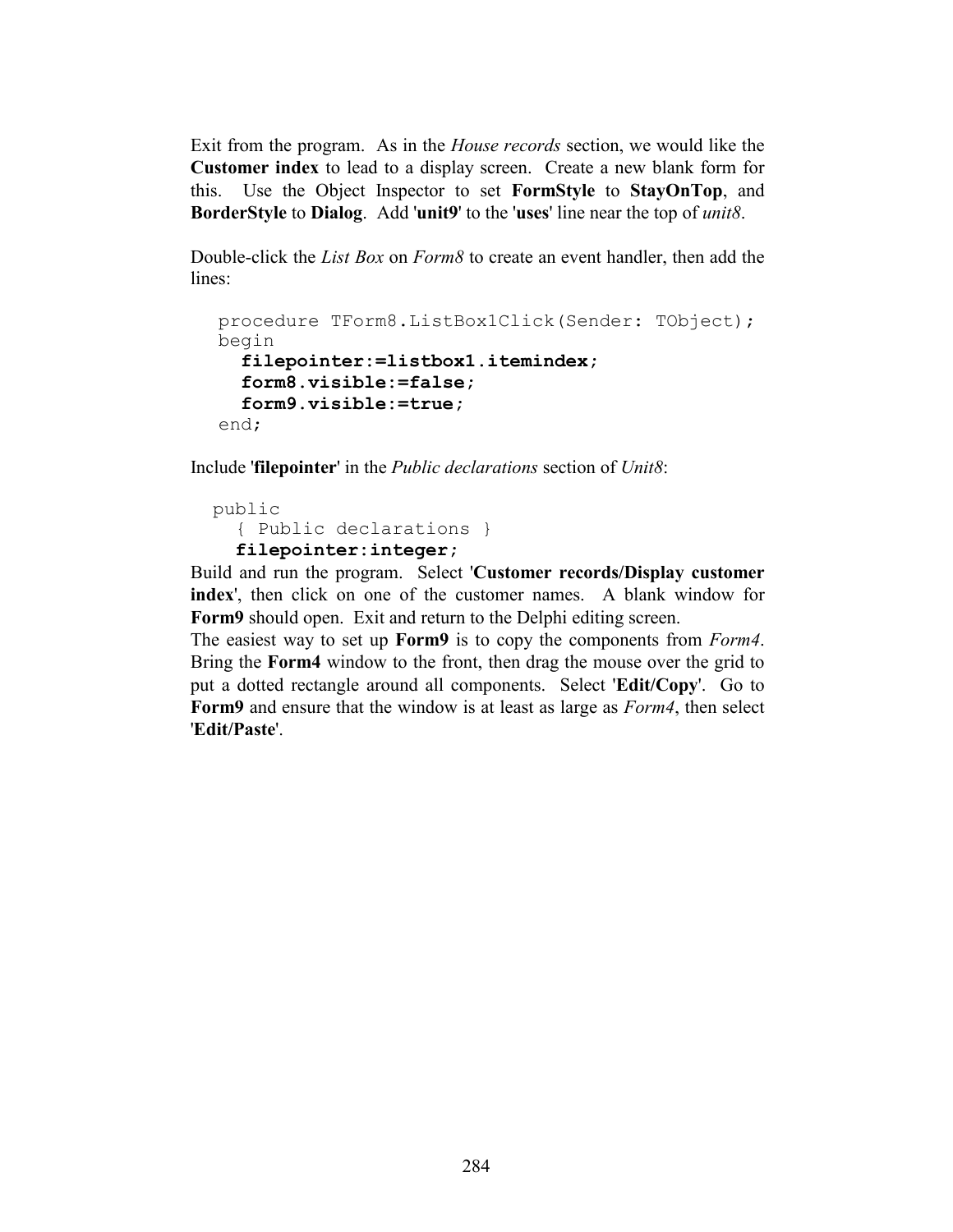| orm9          |                                  |               |
|---------------|----------------------------------|---------------|
|               |                                  |               |
|               |                                  |               |
|               |                                  |               |
| Ma<br>rice £∙ |                                  |               |
|               |                                  |               |
| bedrooms<br>м |                                  |               |
|               |                                  |               |
| Pı<br>wanted  |                                  |               |
|               |                                  |               |
|               |                                  |               |
|               |                                  |               |
|               |                                  |               |
|               |                                  |               |
| close         | re-save edited record<br>$\cdot$ | delete record |
|               |                                  |               |

Change the *Edit Box* and *ComboBox* captions to: '**Customer name**', '**Maximum price £**', '**Minimum Bedrooms**', '**Property wanted**', '**Land wanted**', and '**Location wanted**'.

Select the first *ComboBox*, bring up the Object Inspector, and double-click the **Items** property to display the *String List Editor*. Insert a '**NO PREFERENCE**' entry:

| 5 lines              |  |
|----------------------|--|
| <b>NO PREFERENCE</b> |  |
| detached house       |  |
| semi-detached house  |  |
| bungalow             |  |
| terraced house       |  |
|                      |  |
|                      |  |
|                      |  |
|                      |  |

Add '**NO PREFERENCE**' entries for the other two *ComboBoxes*.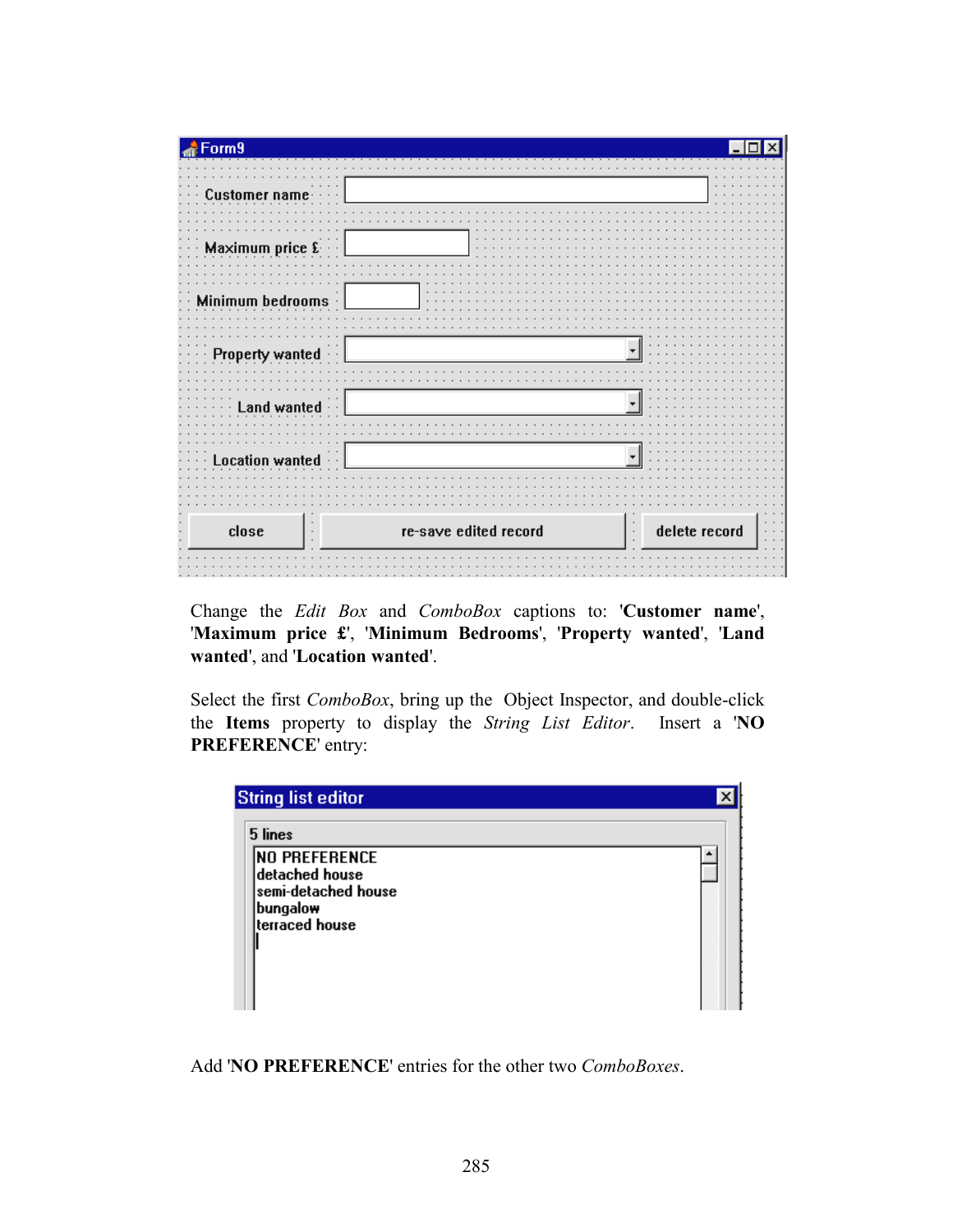Go back to Form9 and click on the dotted grid. Press ENTER to bring up the Object Inspector. Select the **Events** tab and set up an '**OnActivate**' procedure. Add the lines to load and display the selected customer record:

```
procedure TForm9.FormActivate(Sender: TObject);
begin
 with form1 do
  begin
     assignfile(customfile,'custom.dat');
     reset(customfile);
     seek(customfile,form8.filepointer);
     read(customfile,customrecord);
     closefile(customfile);
   end;
   edit1.text:=form1.customrecord.name;
   edit2.text:=floattostrf
            (form1.customrecord.maxprice,ffFixed,8,0);
   edit3.text:=inttostr(form1.customrecord.minbeds);
   combobox1.itemindex:=form1.customrecord.typewanted;
   combobox2.itemindex:=form1.customrecord.landwanted;
   combobox3.itemindex:=form1.customrecord.locwanted;
end;
```
Go back to the Form9 screen and double-click the 'close' button to create an event handler. Add the lines:

```
procedure TForm9.Button1Click(Sender: TObject);
begin
   form9.visible:=false;
   form8.visible:=true;
end;
```
Include **unit1** and **unit8** in a '**uses**' instruction below the *implementation* heading:

```
implementation
\{\$R \star.DFM\}uses
    unit1,unit8;
```
Build and run the program. Go to the **Customer Index** screen and select each of the customer records in turn. Check that the details are displayed correctly as shown below.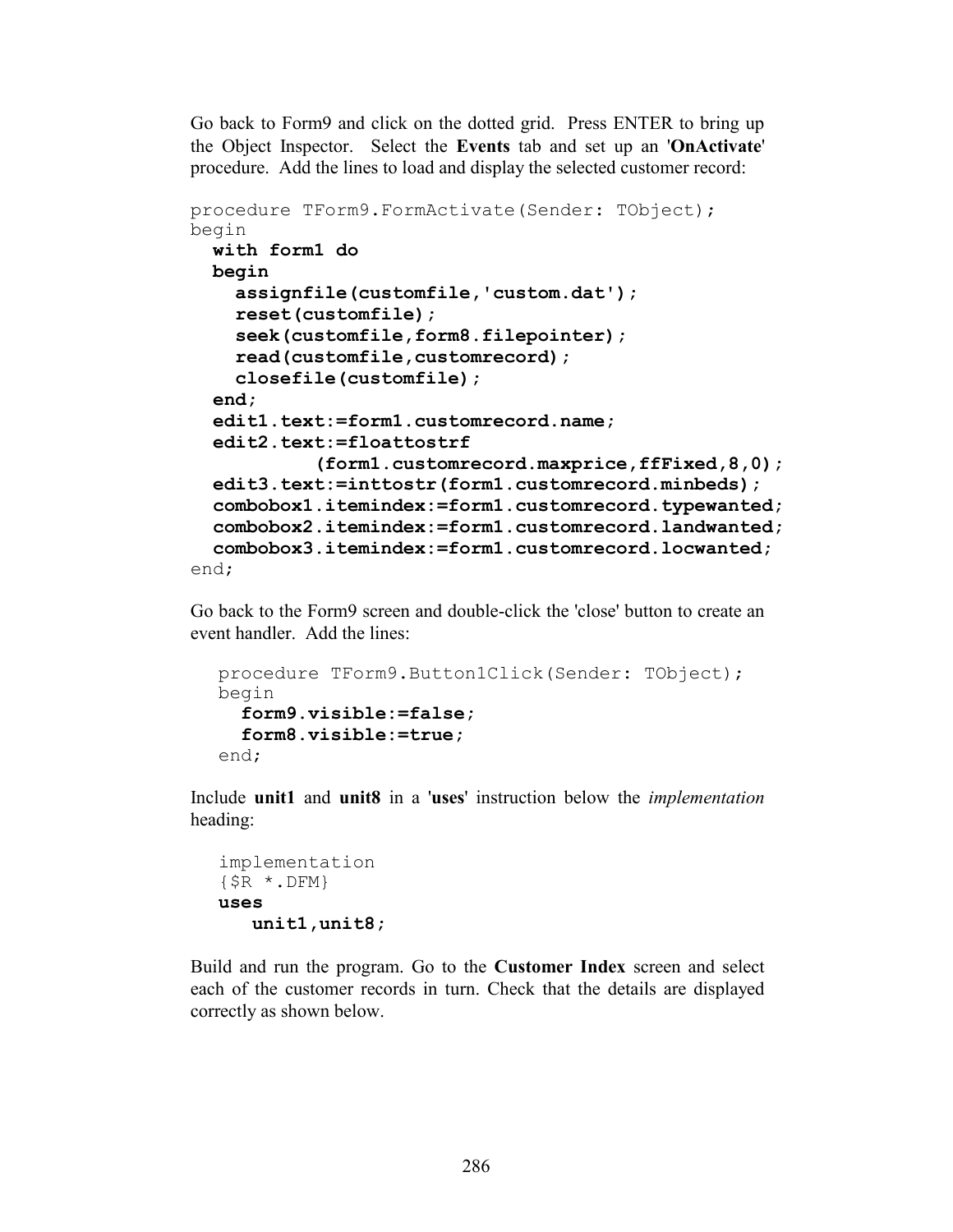| Form9                   |                                        |
|-------------------------|----------------------------------------|
| <b>Customer name</b>    | Stuart Humphries                       |
| Maximum price £         | 100000                                 |
| <b>Minimum bedrooms</b> | 2                                      |
| <b>Property wanted</b>  | <b>NO PREFERENCE</b>                   |
| <b>Land wanted</b>      | large garden                           |
| <b>Location wanted</b>  | village                                |
| close                   | delete record<br>re-save edited record |

Add the remaining customers listed on page 245 and check that these have been added to the customer index, then return to the Delphi editing screen. Go to From9 and double-click the '**re-save edited record**' button to create an event handler. Add the lines:

```
procedure TForm9.Button2Click(Sender: TObject);
begin
  form1.customrecord.name:=edit1.text;
   form1.customrecord.maxprice:=strtofloat(edit2.text);
   form1.customrecord.minbeds:=strtoint(edit3.text);
   form1.customrecord.typewanted:=combobox1.itemindex;
   form1.customrecord.landwanted:=combobox2.itemindex;
   form1.customrecord.locwanted:=combobox3.itemindex;
   with form1 do
  begin
     assignfile(customfile,'custom.dat');
     reset(customfile);
     seek(customfile,form8.filepointer);
     write(customfile,customrecord);
     closefile(customfile);
   end;
   form9.visible:=false;
   form8.visible:=true;
end;
```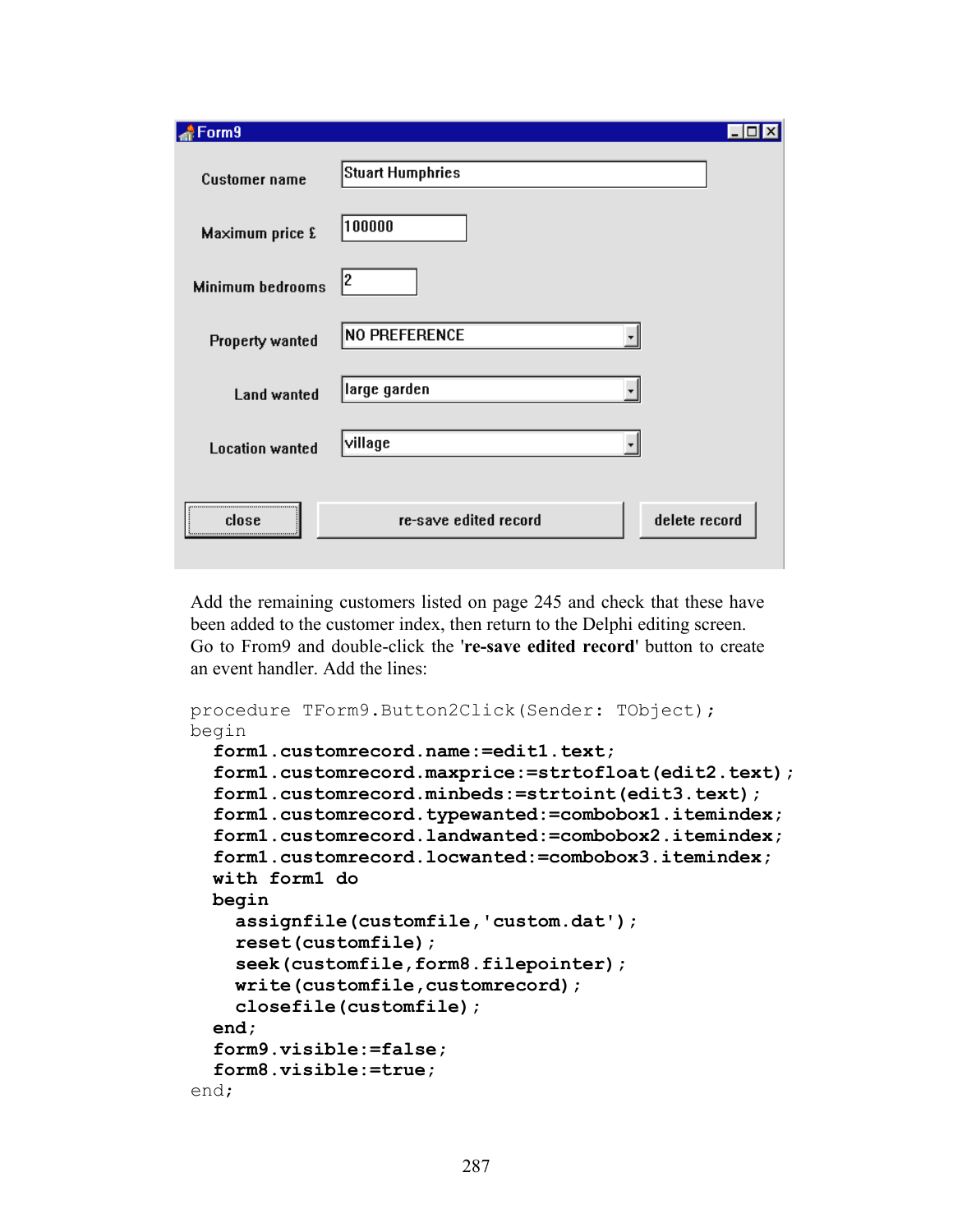Build and run the program to check that customer records can be edited successfully, then return to the Delphi editing screen.

The final step in setting up the *Customer records* system is the *delete record* option. Go to Form9 and double-click the '**delete record**' button. Add lines to the event handler:

```
procedure TForm9.Button3Click(Sender: TObject);
var
   i:integer;
begin
   with form1 do
   begin
     assignfile(customfile,'custom.dat');
     reset(customfile);
     for i:=form8.filepointer+1
                   to filesize(customfile)-1 do
     begin
       seek(customfile,i);
       read(customfile,customrecord);
       seek(customfile,i-1);
       write(customfile,customrecord);
      end;
      seek(customfile,filesize(customfile)-1);
      truncate(customfile);
      closefile(customfile);
   end;
   form9.visible:=false;
   form8.visible:=true;
end;
```
Build and run the program to check that records can be deleted successfuly, then return to the Delphi editing screen.

### Selecting suitable houses

The final stage of the project is to select suitable houses for each of the customers. Add another button at the bottom of **Form9** to do this:

|                                 |                        |              | .             |          |
|---------------------------------|------------------------|--------------|---------------|----------|
| .                               | $\cdots$               |              | .             |          |
| $\cdot$ $\cdot$ $\cdot$ $\cdot$ |                        |              | .             |          |
| .                               |                        |              | .             |          |
|                                 |                        |              |               |          |
|                                 |                        |              |               |          |
|                                 |                        |              |               |          |
|                                 |                        |              |               |          |
|                                 |                        |              |               |          |
|                                 |                        |              |               | $\cdots$ |
|                                 |                        |              |               | $\cdots$ |
|                                 | re-save edited record  |              | delete record | $\cdots$ |
|                                 |                        | $\mathbf{r}$ |               | $\cdots$ |
|                                 |                        |              |               |          |
|                                 |                        |              |               |          |
|                                 |                        |              |               |          |
|                                 |                        |              |               |          |
|                                 |                        |              |               |          |
|                                 | select suitable houses |              |               |          |
|                                 |                        |              |               |          |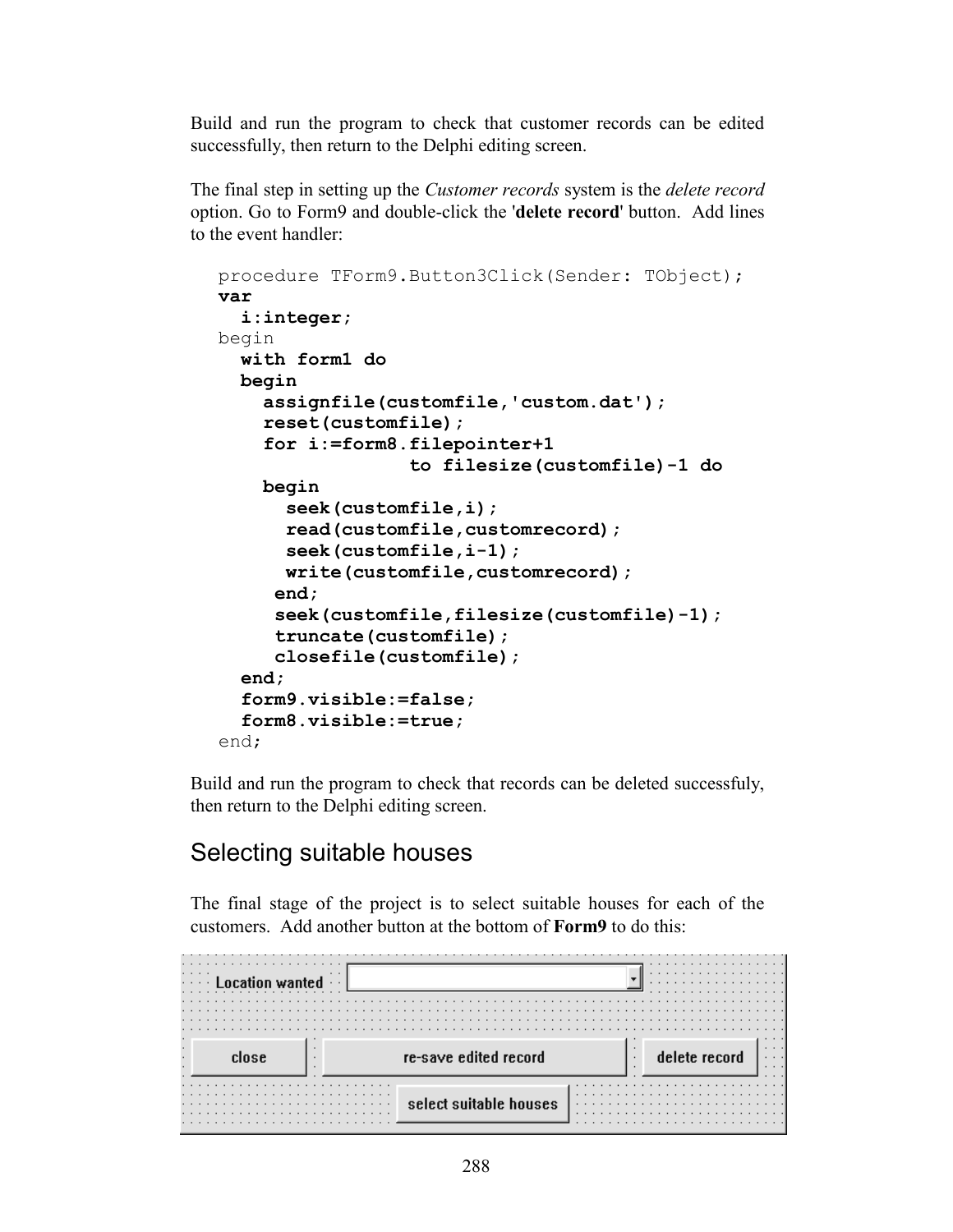Use the short-cut button to create a **new blank form.** Set the **FormStyle** to **StayOnTop,** and the **BorderStyle** to **Dialog**.

| Form10                      |  |
|-----------------------------|--|
|                             |  |
| Houses selected for $\cdot$ |  |
|                             |  |
|                             |  |
|                             |  |
|                             |  |
|                             |  |
|                             |  |
|                             |  |
|                             |  |
|                             |  |
|                             |  |
|                             |  |
|                             |  |
|                             |  |
|                             |  |
|                             |  |
|                             |  |
|                             |  |
|                             |  |
|                             |  |
|                             |  |
|                             |  |
|                             |  |
|                             |  |
|                             |  |
|                             |  |
|                             |  |
|                             |  |
|                             |  |
|                             |  |
| close                       |  |
|                             |  |
|                             |  |

Add a *Label* '**Houses selected for**', and put an *Edit Box* alongside it. Place a *List Box* in the centre of the Form, and a *Button* at the bottom with the caption '**close**'.

Double-click the '**close**' button to produce an event handler and add the line:

```
procedure TForm10.Button1Click(Sender: TObject);
begin
   form10.visible:=false;
end;
```
Return to **Form9** and create an event handler for the '**select suitable houses**' button:

```
procedure TForm9.Button4Click(Sender: TObject);
begin
   form10.visible:=true;
end;
```
Add **Unit10** to the '**uses**' list at the top of *Unit9*, then build and run the program. Select the '**Display customer index**' option and click on one of the customer names. When the Customer record is displayed, click the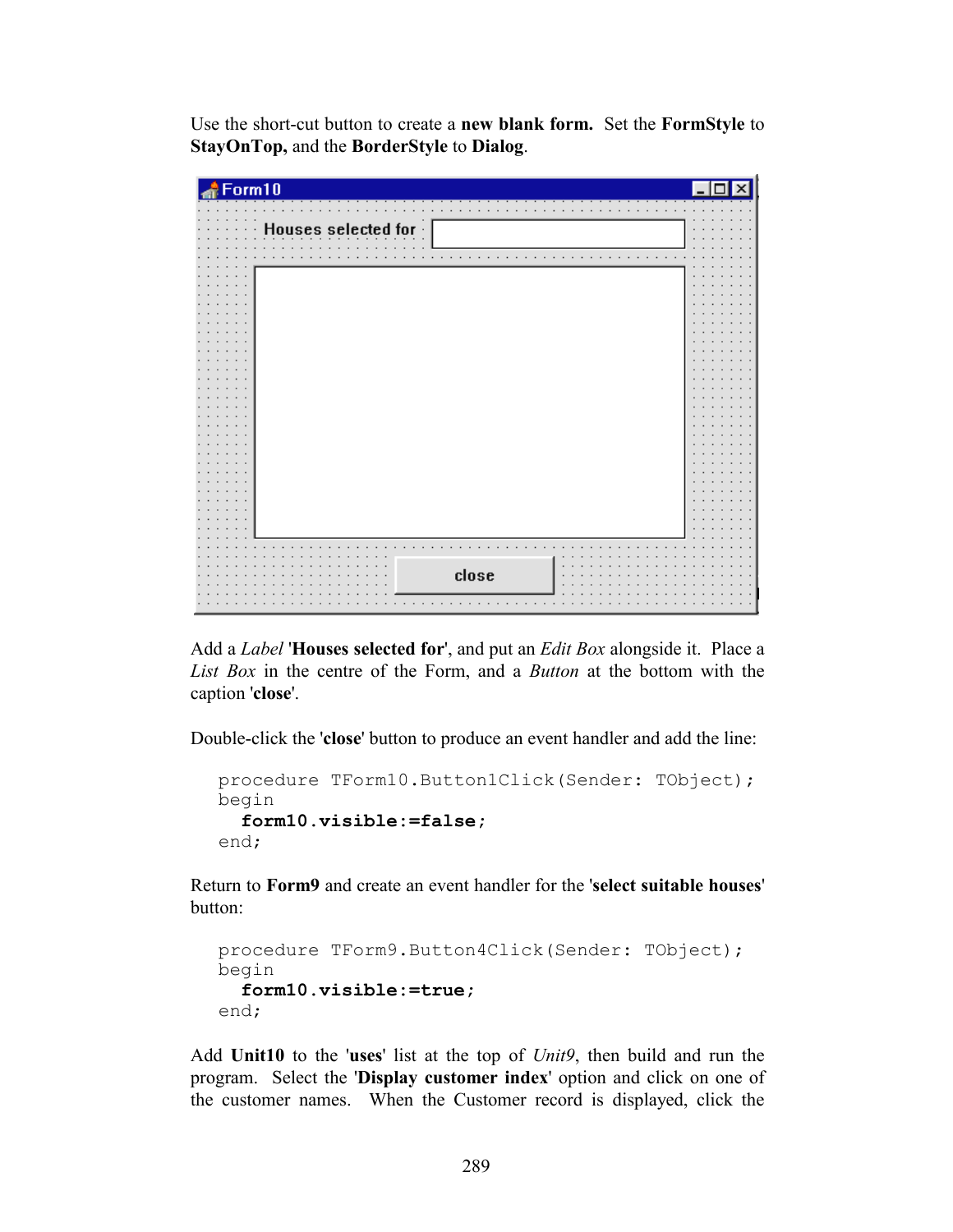'**select suitable houses**' button. The blank List Box on Form10 should appear. Click the 'close' button and this should disappear. Return to the Delphi editing screen.

The next step is to display the customer's name in the *Edit Box* at the top of *Form10*. Bring *Form10* to the front. Click on the dotted grid then press ENTER to bring up the Object Inspector. Click the **Events** tab, then doubleclick alongside '**OnActivate**' to produce an event handler. Add the line:

```
procedure TForm10.FormActivate(Sender: TObject);
begin
  edit1.text:=form1.customrecord.name;
end;
```
Also produce an '**OnDeactivate**' event handler. This is to ensure that *Form10* is closed neatly if the user selects some other option from the *Main Menu*:

```
procedure TForm10.FormDeactivate(Sender: TObject);
begin
   form10.visible:=false;
end;
```
Add a '**uses**' instruction below the implementation heading:

```
implementation
{$R *.DFM}
uses
   unit1;
```
Build and run the program. Select a customer from the Index list and go to the Customer record display screen. Click the 'select suitable houses' button and Form10 should appear - this time showing the name of the customer. Exit and return to the Delphi editing screen.

We can now begin work on the actual selection of suitable houses. A flowchart for the procedure is given on the next pages.

We begin by opening the 'houses.dat' file so that each of the house records can be examined. The first record is read into the computer.

We begin by assuming that the current house is suitable for the customer. A series of checks are then carried out to see if the house is not suitable. If at the end of all the checks we have found no reason to exclude it, we will display details of the house in the Form10 *List Box*.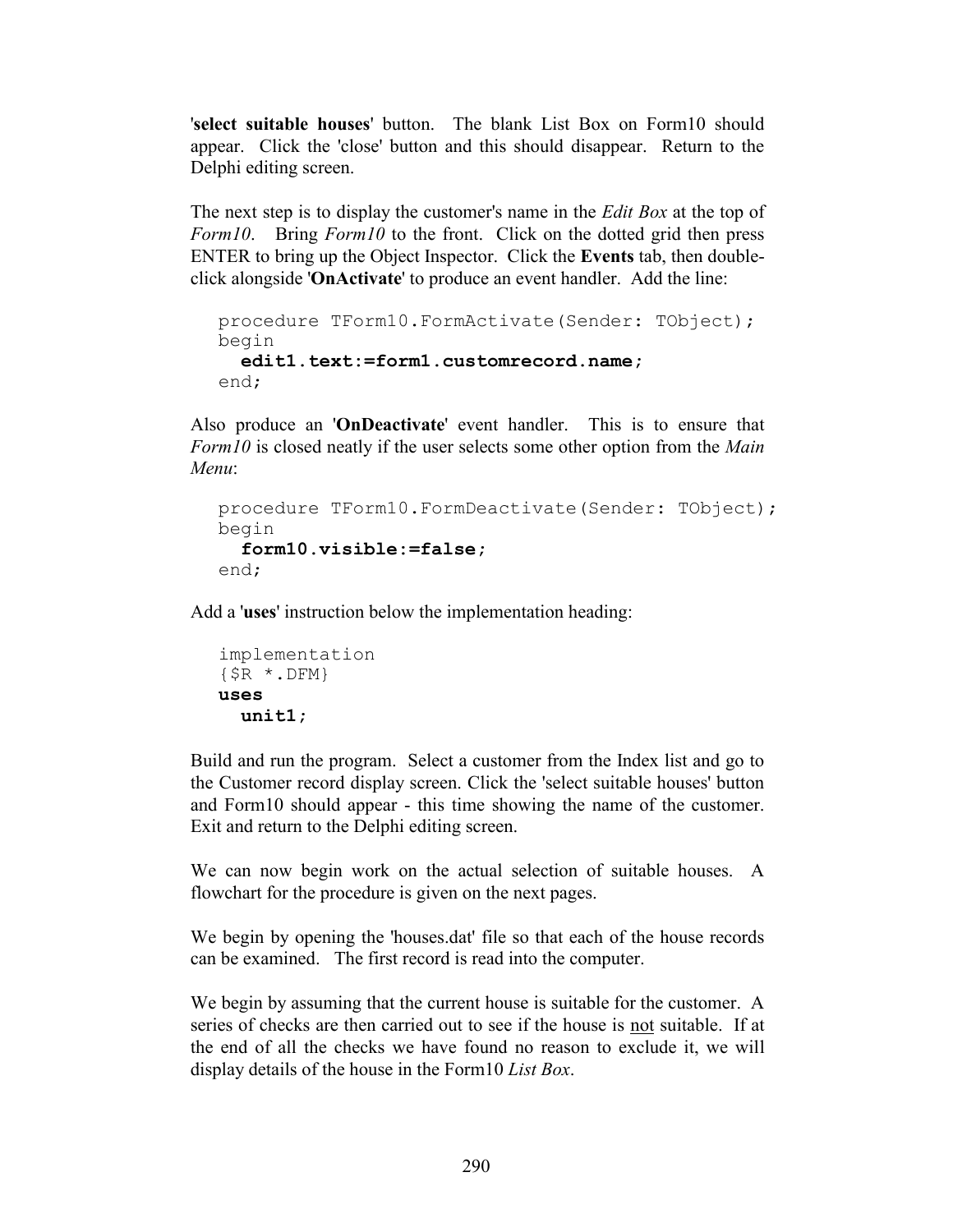Flow chart to select suitable houses for a customer:

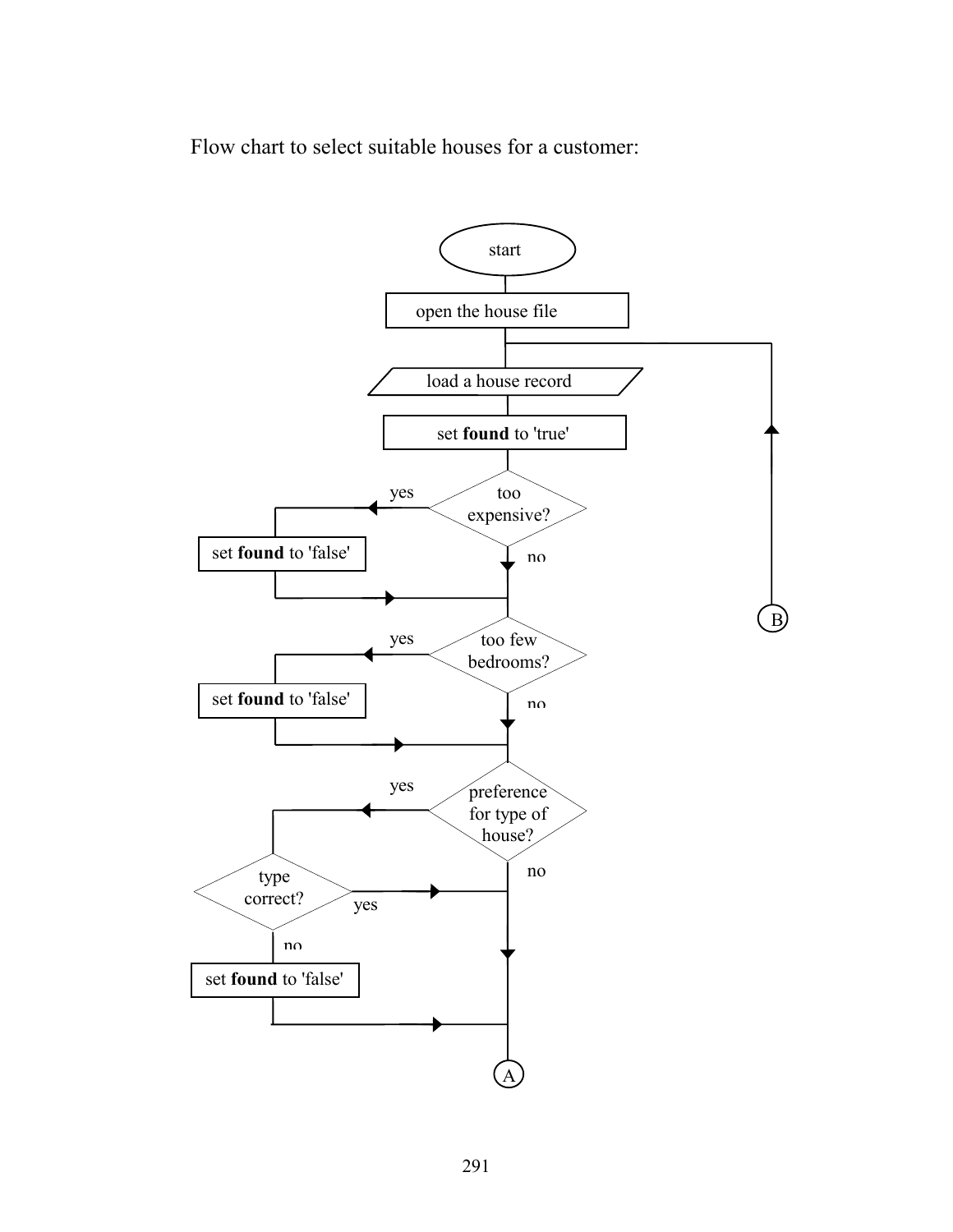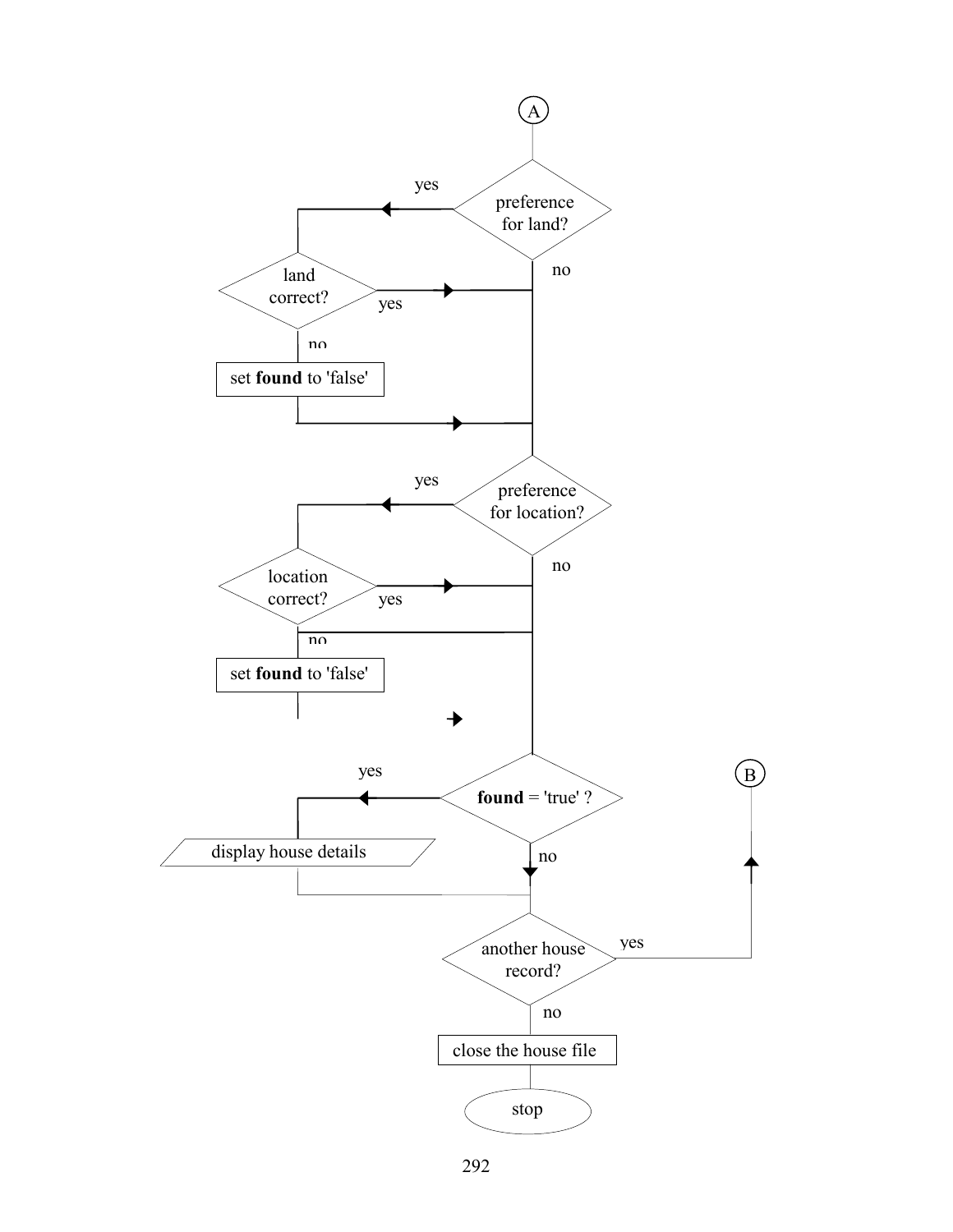The program uses a Boolean variable '**found**' which has the following meaning:

| $found = true$  | A suitable house has been found.           |
|-----------------|--------------------------------------------|
| $found = false$ | There is some reason why the current house |
|                 | is not suitable for the customer.          |

The first check carried out is for **price**; if the house is too expensive then *'found'* will be set to **false**.

A similar check is carried out for **number of bedrooms;** '*found*' will be set to **false** if there are not enough bedrooms.

We then come to the check for **type of property:**

- If the customer has indicated NO PREFERENCE, then there will be no need to carry out this check. They would be willing to consider any type: detached house, semi-detached, bungalow or terraced house.
- If the customer has specified a definite type of property, then the check must be carried out. For example, they may only be interested in buying a bungalow. If the current house is not the correct type then '*found*' will be set to **false**.

Similarly, the checks for '**land**' and '**location**' are only carried out if the customer specified a definite preference.

Bring the Unit10 program window to the front and find the 'OnActivate' procedure. Add lines of program to load and check the house records:

```
procedure TForm10.FormActivate(Sender: TObject);
var
  found, success: boolean;
begin
  edit1.text:=form1.customrecord.name;
   listbox1.clear;
   with form1 do
  begin
     assignfile(housefile,'houses.dat');
     reset(housefile);
     success:=false;
     while not eof(housefile) do
     begin
       read(housefile,houserecord);
       found:=true;
       if houserecord.price>customrecord.maxprice then
         found:=false;
       if houserecord.bedrooms<customrecord.minbeds then
         found:=false;
```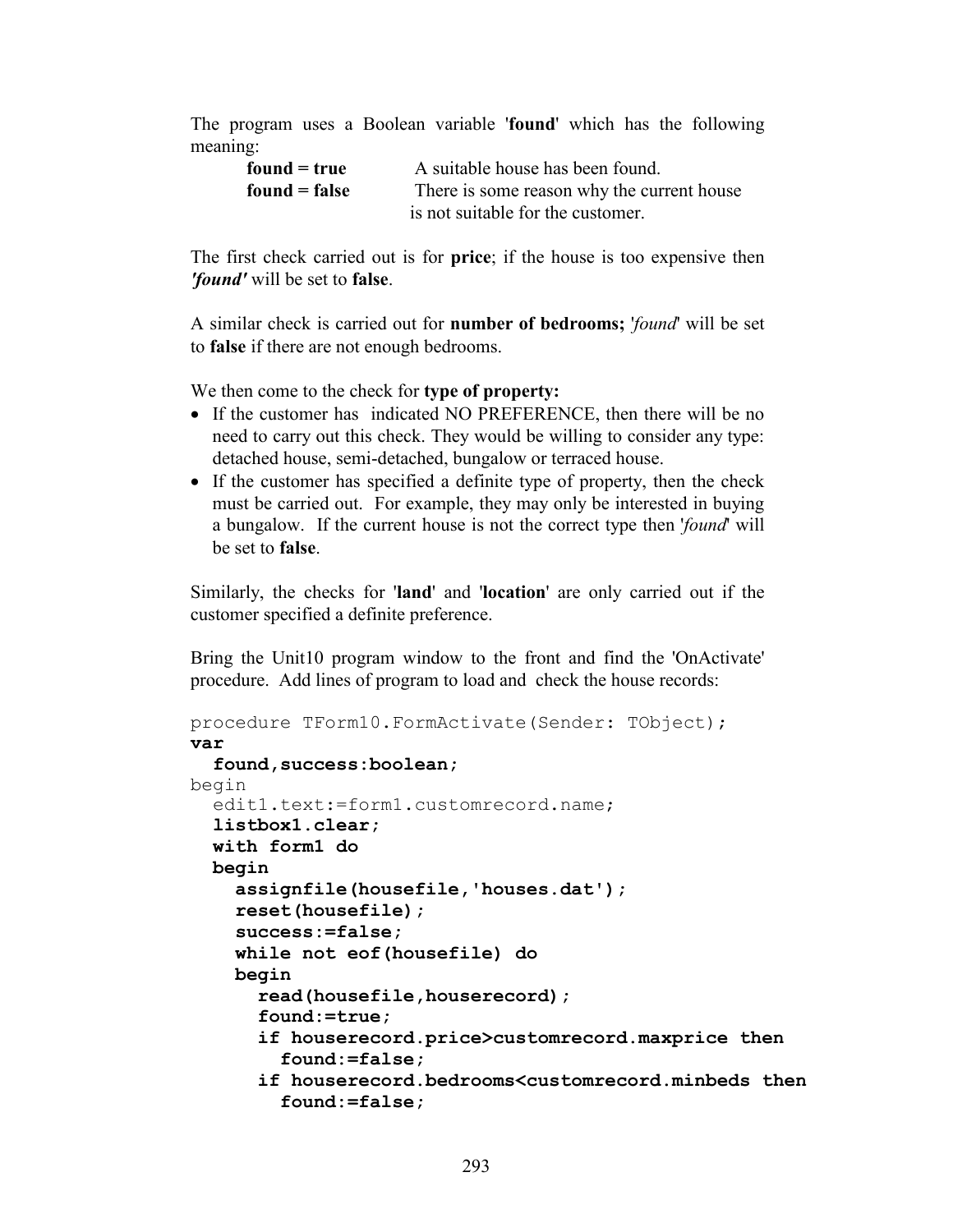```
 if customrecord.typewanted>0 then
       begin
         if houserecord.housetype+1 <> 
                    customrecord.typewanted then
         found:=false;
       end;
       if customrecord.landwanted>0 then
       begin
         if houserecord.land+1 <> 
                    customrecord.landwanted then
         found:=false;
       end;
       if customrecord.locwanted>0 then
       begin
         if houserecord.location+1 <>
                     customrecord.locwanted then
         found:=false;
       end;
       if found=true then
       begin
         success:=true;
         listbox1.items.add(houserecord.address);
         listbox1.items.add('');
       end;
     end;
     closefile(housefile);
     if success=false then
        listbox1.items.add
                   ('No suitable houses found - sorry');
   end;
end;
```
The procedure begins by opening the house file:

```
 assignfile(housefile,'houses.dat');
 reset(housefile);
```
A loop then operates to read each of the house records in turn until the end of the file is reached:

> **while not eof(housefile) do begin read(housefile,houserecord);**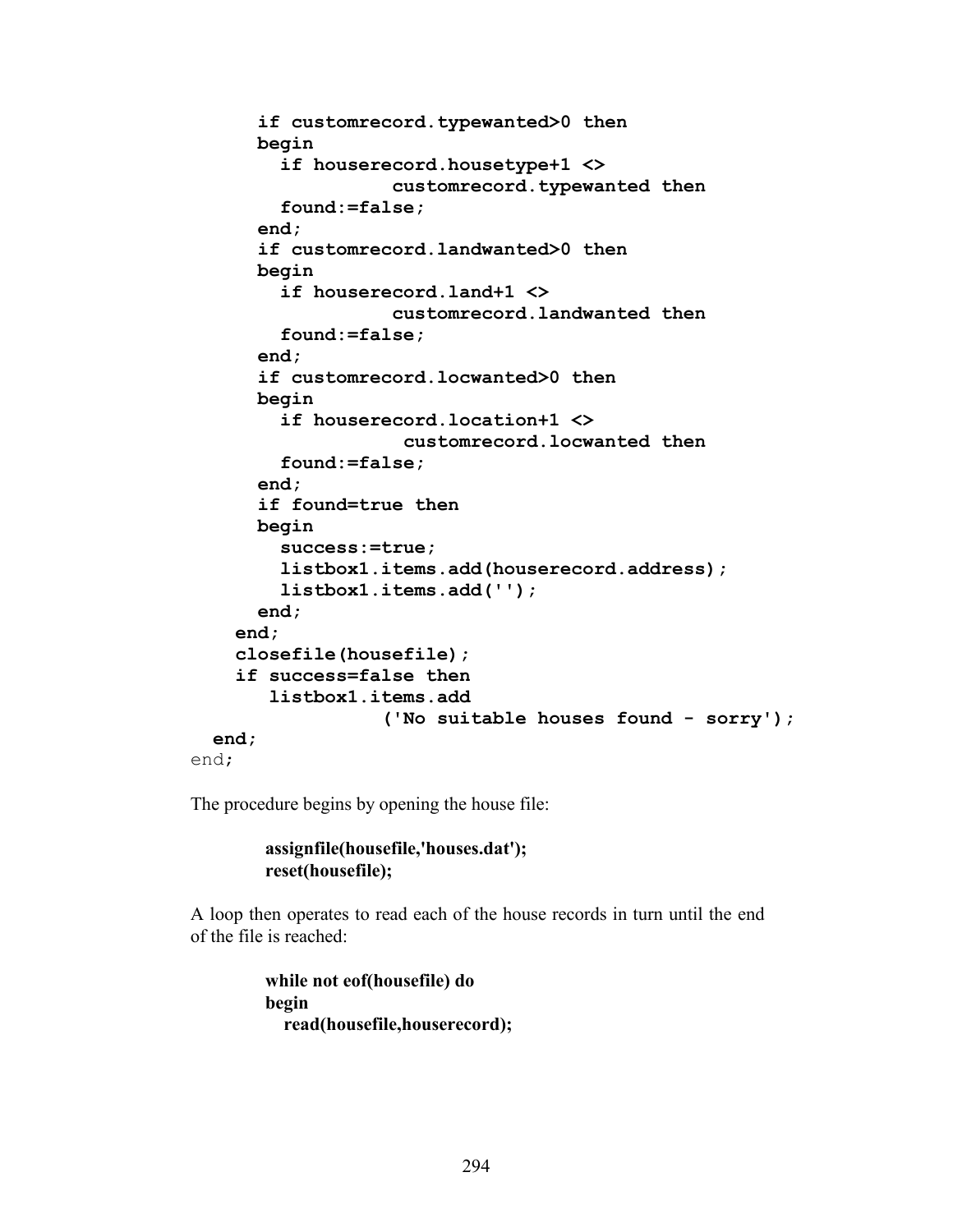We begin by assuming that the current house is suitable for the customer:

### **found:=true;**

A check is carried out on the house price. If the price is greater than the maximum price the customer can pay, **found** is set to '**false**' to indicate that the house is unsuitable:

### **if houserecord.price > customrecord.maxprice then found:=false;**

The number of bedrooms is checked in a similar way, then we examine the type of property. The first line looks for a **typewanted** code of **0,** which is the NO PREFERENCE option. The check only goes ahead if the code is greater than zero.

### **if customrecord.typewanted>0 then begin**

The next line checks whether the type of property is the same as the type wanted by the customer. Remember that the code numbers are one greater for the customer input screen because the NO PREFERENCE option was inserted as code 0:

### **if houserecord.housetype+1 < > customrecord.typewanted then found:=false;**

The symbols < > taken together mean '**not the same as...**'.

The **landwanted** and **locationwanted** codes are treated in a similar way.

At the end of all the checks, the Boolean variable '*found*' will still be **true** if current house is suitable for the customer, so we can display the address:

```
 if found=true then
 begin
   success:=true;
   listbox1.items.add(houserecord.address);
 end;
```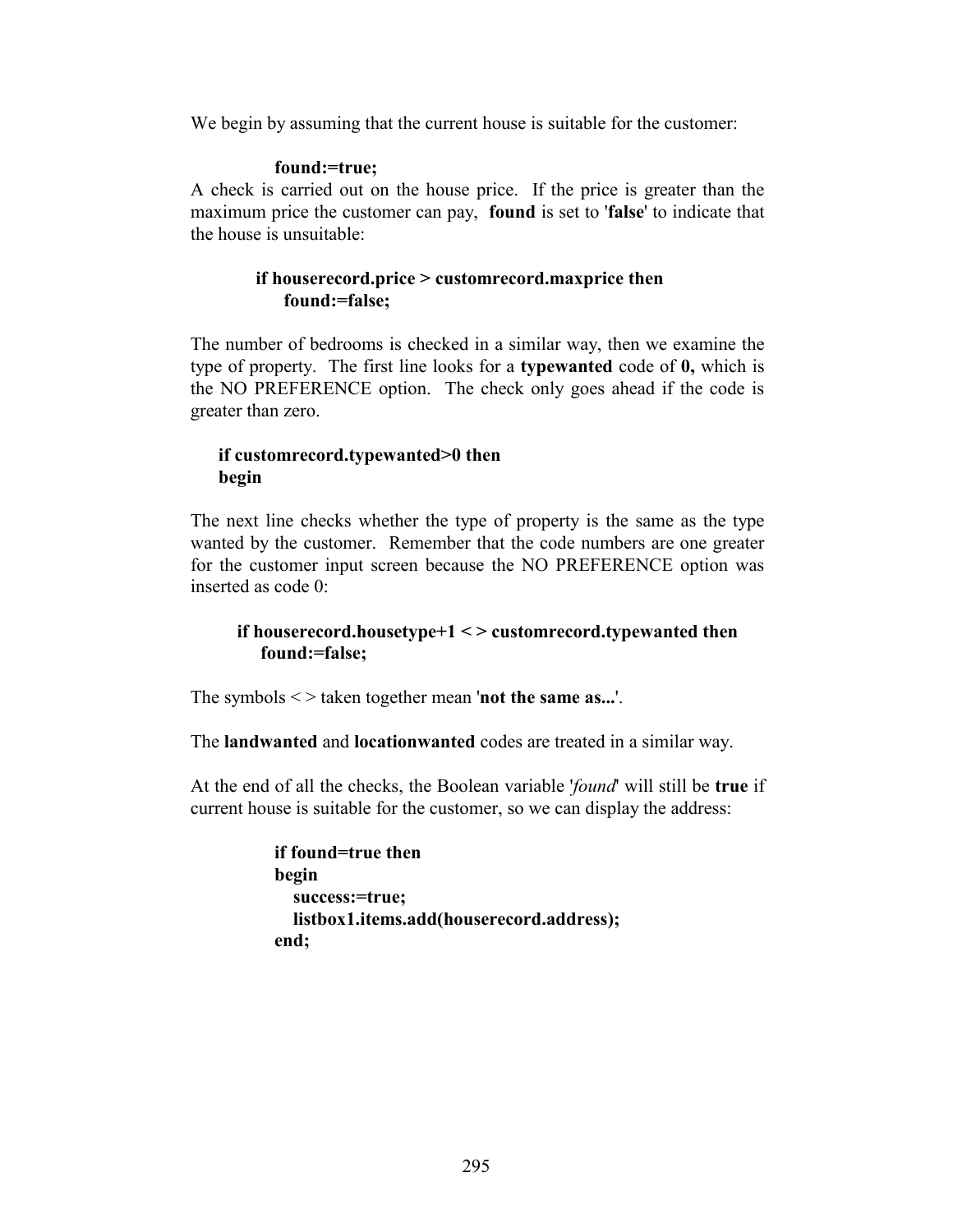There is a possibility that <u>no</u> suitable houses will be found, so a message should be displayed to indicate this. We have used a Boolean variable '**success**' which is set to **false** at the start of the procedure. It will be reset to **true** if any suitable house is found. If '**success**' has not been reset and is still **false** after checking all the houses, the message is displayed:

### **if success=false then listbox1.items.add('No suitable houses found - sorry');**

We can now test the **house selection** procedure. Build and run the program. Begin by checking that all the house and customer records listed on pages 244-5 are present and the details are correct.

Take each of the customers in turn. Compare the customer requirements given on page 245 with the houses listed on page 244, and work out which houses meet the customer's requirements. Click the '**select suitable houses**' button and compare the computer output with your list. Convince yourself that the correct properties are selected each time, then return to the Delphi editing screen.

It would be useful to display full details of the properties, not just the addresses. Include '**textline**' as a **string** variable at the start of the *Form10* '**OnActivate**' procedure, then add lines to the program:

```
 .....
 if found=true then
 begin
   success:=true;
   listbox1.items.add(houserecord.address); 
   textline:='Price: £'+
        floattostrf(houserecord.price,ffFixed,8,0);
   listbox1.items.add(textline);
   textline:=inttostr(houserecord.bedrooms)+
                                         ' bedrooms';
   listbox1.items.add(textline);
   case houserecord.housetype of
     0:textline:='Detached house';
     1:textline:='Semi-detached house';
     2:textline:='Bungalow';
     3:textline:='Terraced house';
   end;
```